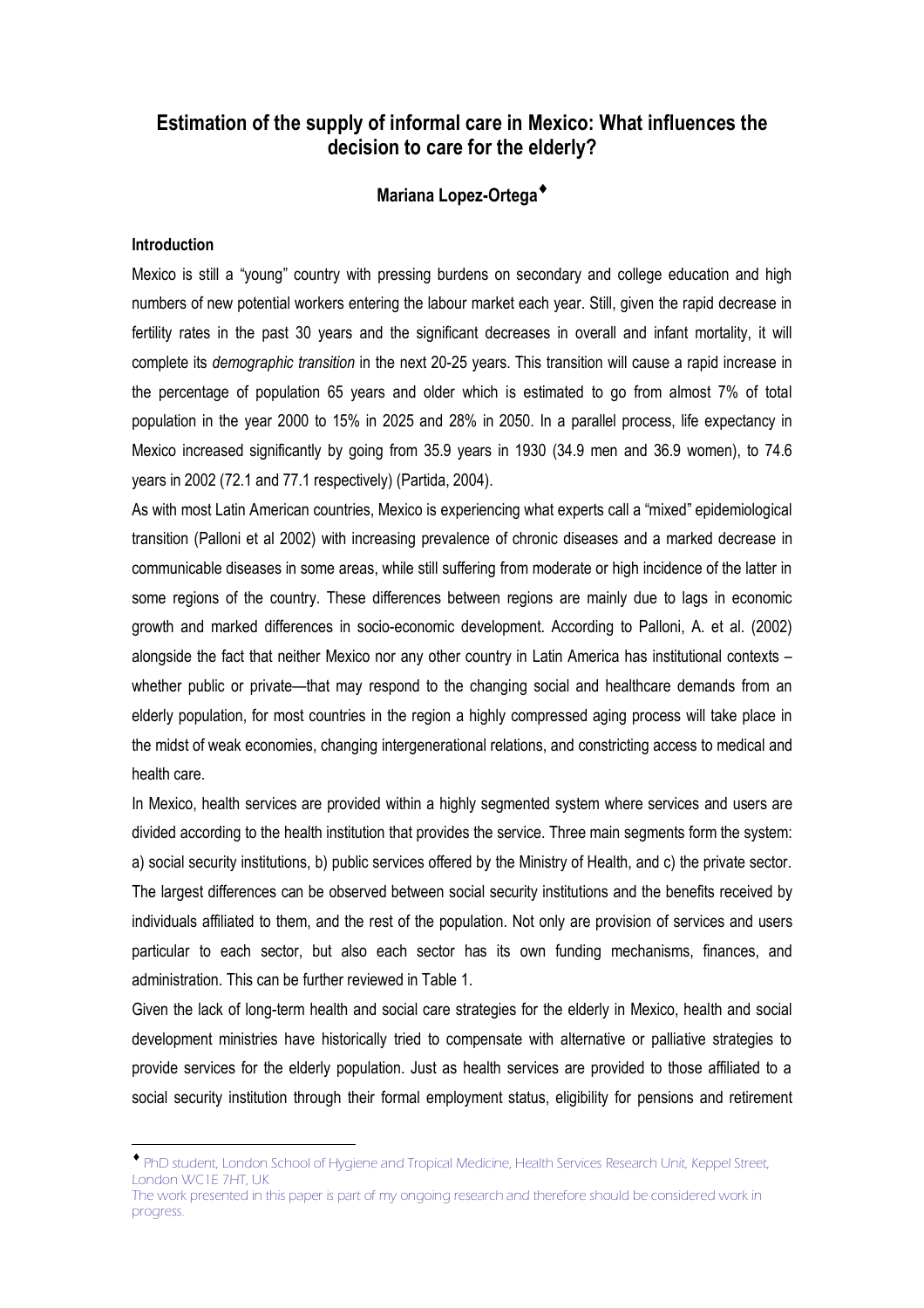benefits depends on past participation in formal employment. Those not affiliated to any of the social security institutions have access to health care provided by the Ministry of Health, and for those who can afford it, through direct out-of-pocket payments to private services providers. As for other type of services, the Social Development Ministry, through different agencies, provides some services to the elderly uninsured population, mainly recreational activities, prevention and self-care information programmes, etc. These factors have left informal caregivers, mostly women, to take the main responsibility for the provision of household care activities through the life cycle, from early childhood care and family health care, to health and long-term care for the elderly.

The National Population Council, CONAPO (CONAPO 2001) estimated that in 2000 73% of the population aged 60+ years in Mexico lived with their children or other close relatives. Because multi-generational living arrangements are still the norm in Mexico, informal care has an important role with respect to the health status of the elderly and their demand of services. It is known that, particularly in developing countries, the elderly population group becomes an important factor in terms of household care by simultaneously providing care and receiving care depending on their functional capabilities (Montes de Oca 1997, Robles 2006). However, changes in fertility rates, constant rural-urban migration, women's increasing participation in the labour force, among other factors have changed family size and composition and may pose future challenges to the availability of household care and support.

Given the current lack of long-term strategies for the elderly in Mexico, it is clear that the social development and health sectors are unprepared to cater for the needs of the growing elderly population. In addition, a possible decrease in availability of informal care highlights the importance of detailed information on health needs and use of services by the elderly, on how these needs will change in the future, as well as future demands they will generate in terms of both formal and informal support and services.

Long-term care services can be provided formally or informally and its provision will depend on the type of broad social and health system in place in each country as well as cultural norms prevalent in each society. In estimating the supply of informal care variables such as age, gender, health status including mental health, income, education level, and cost of providing services should be considered. It is also essential to take into account the availability of family and/or friends that can perform such activities, their socio-economic and demographic characteristics, as well as their willingness to do them.

Few analyses of the Mexican health system have considered the fundamental role of the household in the provision of healthcare and other services for the elderly. Together with the imminent ageing of the population and its current and future impact, this generates a great need for information on household dynamics around health care for the elderly, who is taking on such activities, and the opportunity costs generated in doing so. Within this context, this study aims to explore the characteristics and determinants of the provision of household health care for the elderly using a national survey of the ageing population in Mexico. This study estimates the determinants of the supply of informal care for the elderly in Mexico and of the time spent in such activities. It forms part of a larger research project on the elderly population in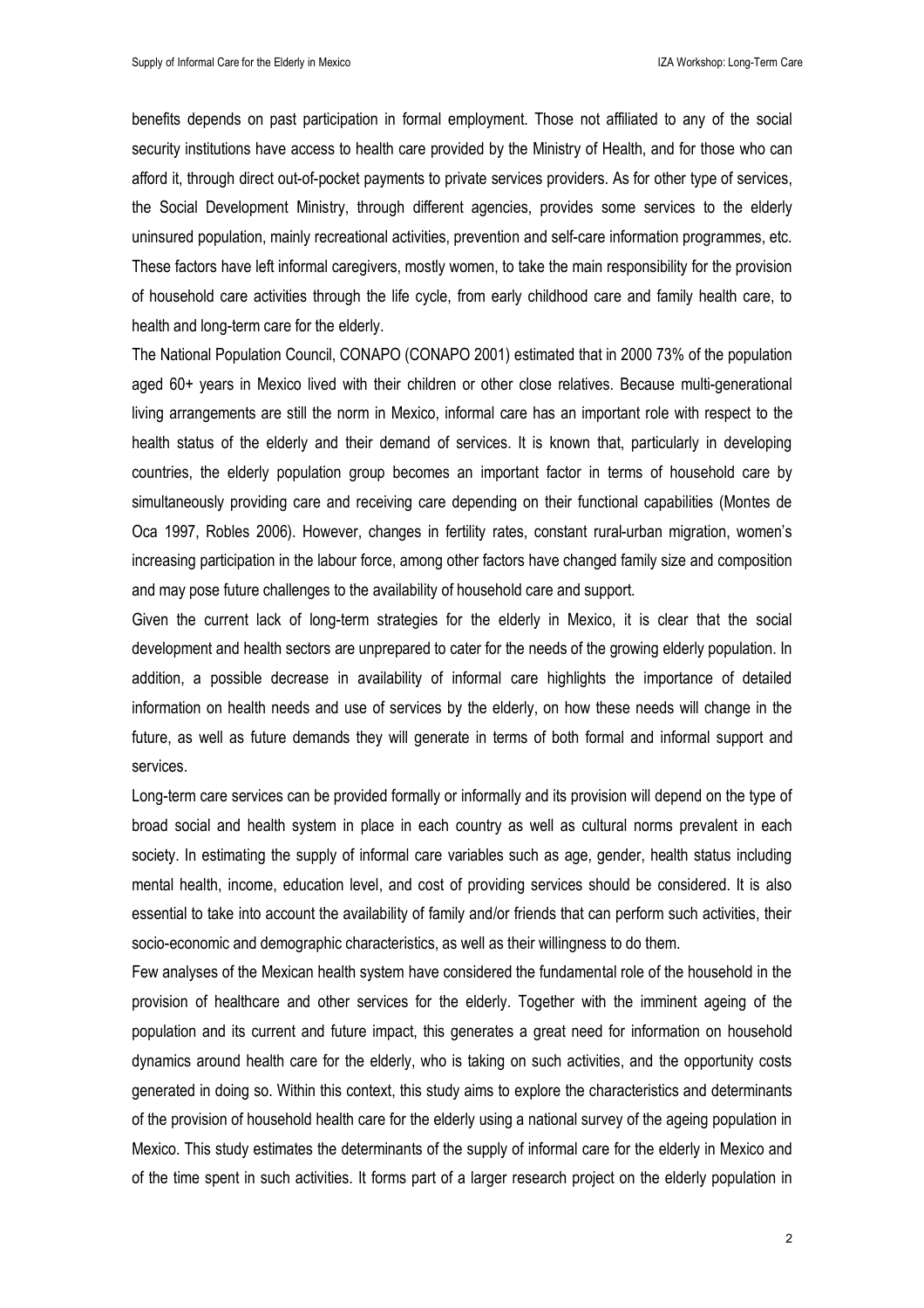Mexico and their health status, utilisation of health services, and estimated needs for the provision of social and health care services in the next decades.

#### **Existing research on the Supply of Informal Care**

In the past decades, the conditions faced by the elderly population and their long-term care services have been areas of concern, and a focus for a wide range of research studies. The areas most studied have been the finance of long-term care programmes and healthcare institutions, life-expectancy, current and future health and disability status of the elderly, and the best mix of services to provide. The role of family members in the support needed by the elderly seems to have been much less explored.

The impact of ageing and the need for healthcare services for the elderly have only recently been studied in Mexico. Initial work regarding the elderly and their use of services in Mexico was done after the National Health Survey 1994 (ENSA-II). In a first description of health service utilisation by the population 60 years and older Borges-Yáñez and Gómez-Dantés (1998) estimated socio-demographic characteristics, prevalence of chronic diseases, and determinants of health services utilization. Duran-Arenas L. et al. (1996) estimated the direct financial requirements for providing health care to the elderly in Mexico and the actual expenditure on services. One of the few studies to go beyond mortality-morbidity analysis is by Ham-Chande (2003), which examines the different health characteristics of growing old in Mexico and presents estimates of Active Life Expectancy.

More than ten years after these studies started and their conclusions regarding the need for making the health of an ageing population a priority, there are still no comprehensive social and health care strategies or programmes for the elderly, but a research agenda has been increasingly developing and will hopefully support the adequate planning and allocation of funds and services for the elderly in Mexico.

In studying Long-term care, it is necessary to recognise that the quantity and type of services that are provided depend on both the demand and supply of care. Although the demand for health services has been widely studied, service utilisation by the elderly, as well as the supply of informal care has been much less studied.

Household health care has been considered within the scope of the definition of household or domestic work. This definition has gone through a long theoretical consideration that has been widely analysed. Still, it is generally considered that it was Gary Becker (1976) who opened a new way for analysis of the household and all the activities related to it through microeconomic theories, and what is referred to as the "New Home Economics". Here, household activities including health care are viewed as a decision by household members as to who has the lower opportunity costs when staying home carrying out activities such as caring for children, an ill or elderly family member.

Informal care by adult children is a common form of long-term care for older adults and can act as a substitute for or complement to formal care. In the same way, elderly adults become important providers of care and support within the household. Informal care has also been shown on one hand, as a means of preventing or decreasing medical expenditures for the elderly, preventing further illnesses, and even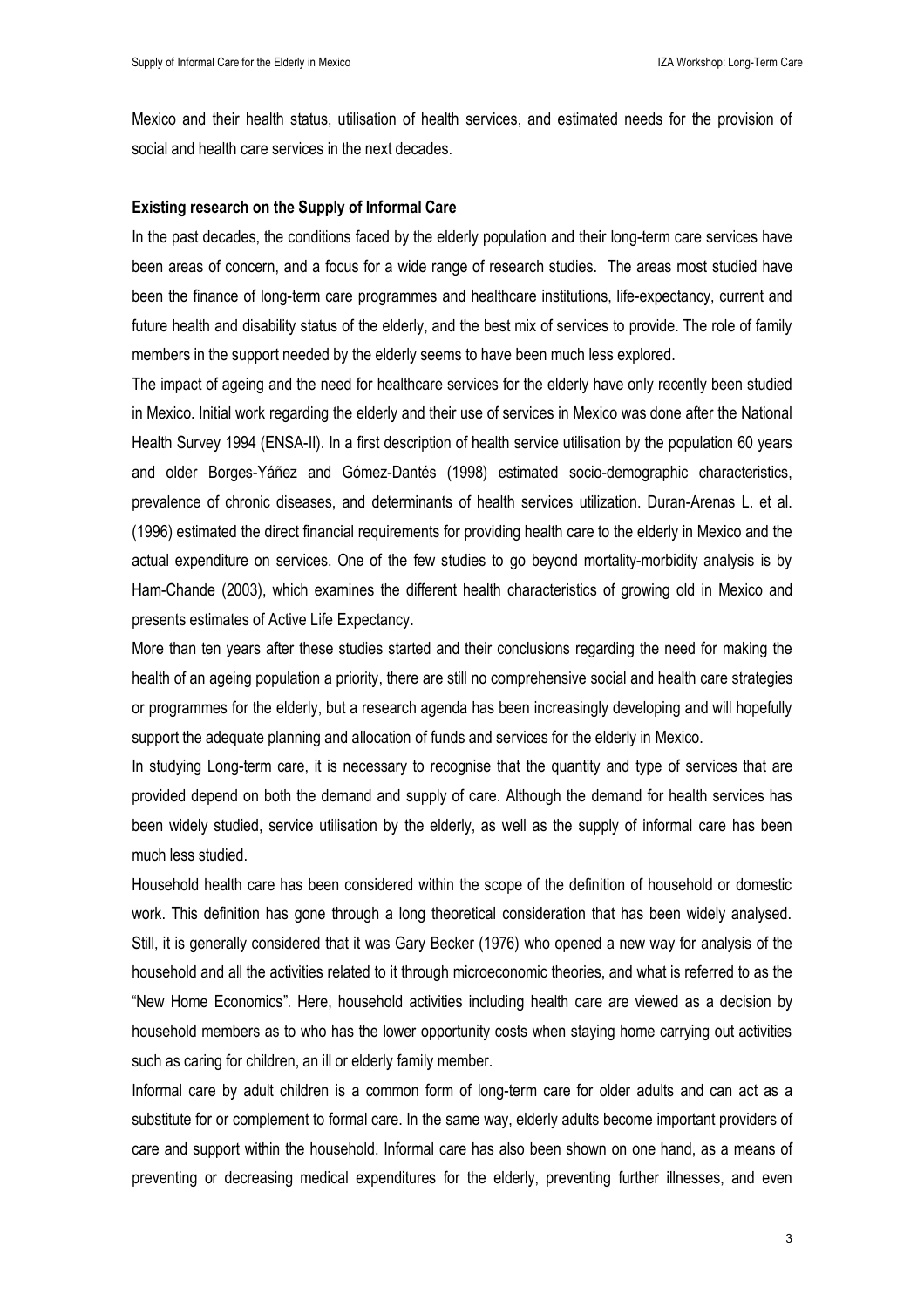stopping them falling into poverty. On the other, it has been noted to increase participation of the elderly in different health and social care strategies as well as their use of services.

Several studies have estimated that between 85% and 90% of all needed health care is provided informally (Grunfeld et al. 2004). Informal caregivers are family members, friends, or neighbours who carry out these activities with no payment or compensation in exchange. La Parra (2001) estimated that in Spain, of total hours worked for those with worse health, health professionals carry out 12% while family members do the remaining 88% of total hours. Hellström and Hallberg (2004) in a study in Sweden note how even in such countries with sound formal care services for the elderly; responsibility of care relies heavily on informal carers.

According to Tomassini et al. (2004) family members provide the great majority of care received by older people in most European countries. Even though there is considerable variation across countries, with a higher proportion of older people receiving care and living with family members in southern European countries, the study shows there has been little change over time in attitudes towards elder care. Thus, even in countries with well established Long-term care programmes and policies informal care for the elderly remains the most common form of long-term care. Informal care is often preferred by the elderly to formal and institutional care, and can reduce medical expenditures if it substitutes for formal care (Harold van Houtven and E C Norton 2004). In this context, it is also necessary to consider that, particularly in developing countries; the elderly populations not only receive care, but are an important source of support within the household as providers of care and other activities.

Within the literature, there is considerable uncertainty and by no means general agreement about the future of informal care and its availability. Underlying the uncertainty about the future availability of informal care there is a wider social policy issue - not whether societies can continue to rely on informal care, but whether they should continue to rely on it (Pickard et al. 2000).

In a first study of care for the ill and disabled in Mexico Nigenda et al (2005, 2007) present different patterns of time dedicated to these activities by household members. The study included an analysis of the National Time Use Survey 2002 and in-depth interviews and focus groups. They estimated that 1 738 756 persons spent time providing care to ill persons and 1 496 616 to disabled persons, with an average of 6.09 hours per person. Of this care, approximately 66.4% was carried out by women and 33.6% by men. Their results show important differences in the hours delivered by gender and education level. Moreover, households tend to reorganize their structure to provide care to ill and disabled members. Women tend to have more responsibilities in the process.

In a study from Sweden, Hellström and Halberg (2004) investigate the determinants of receipt of help from informal or formal caregivers or a combination of both, by people aged 70 or more and living at home, the characteristics of the recipients, the help they received, and their quality of life (QoL). They analyse differences in gender, domicile, civil status, cohabitation and help with IADL, ADLs, between the groups of informal, formal, and a combination of informal and formal caregivers on one hand, and between four groups of informal helpers (spouses only, children or spouses of the child only, friends/neighbours only, and informal caregivers) on the other.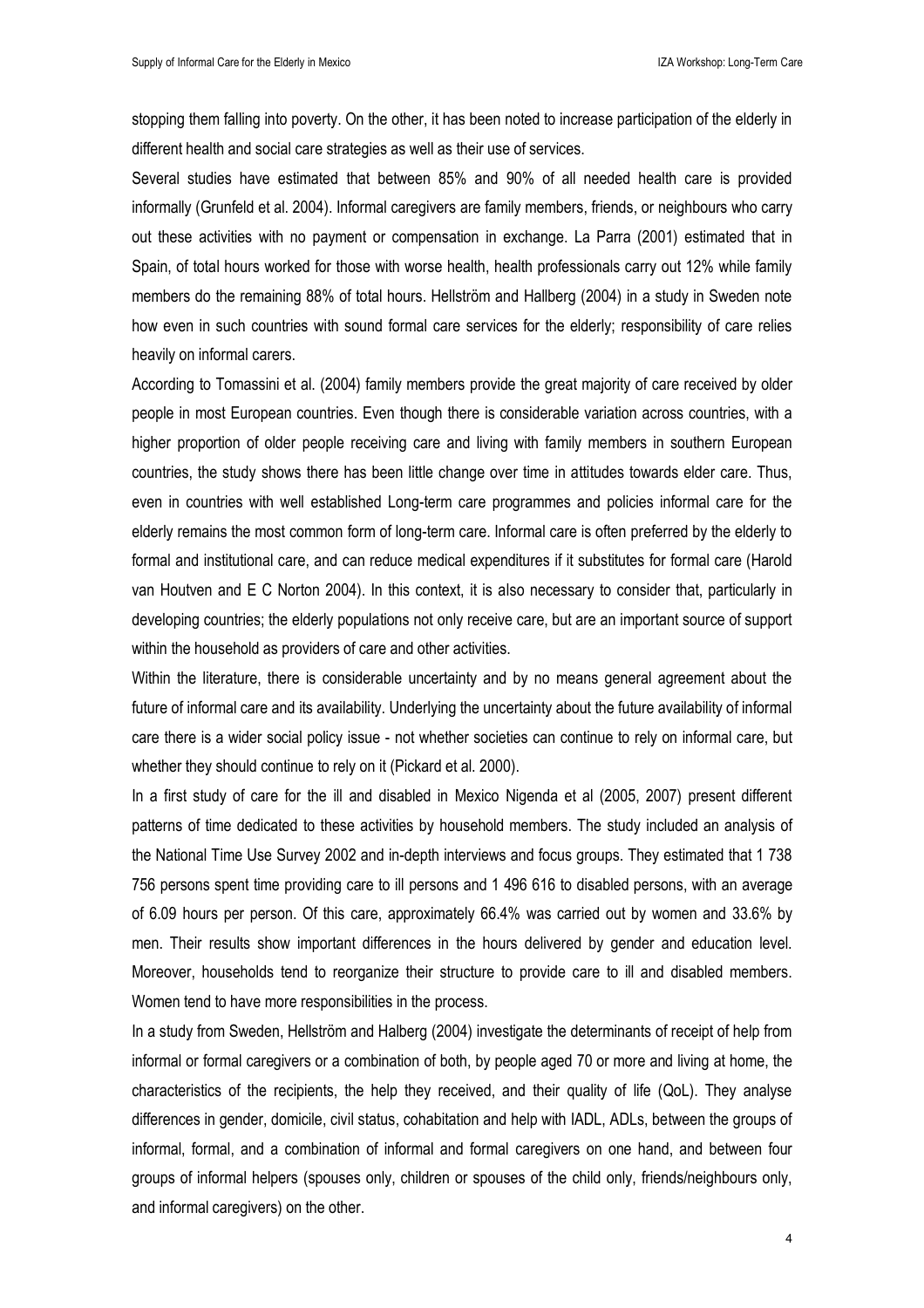Using a nationally representative data from the National Survey of Families and Household 1987-88 Marks (1994) studies the prevalence of caregiving among men and women ages 35-64 in the US, examining differences between caregivers and non-caregivers in health, psychological well-being, social participation, and marital quality; all from a gender perspective. She found that one in five adults in the study had recently been involved in caregiving either in or out of their residence, with a ratio of female to male caregivers showing a much higher prevalence of male involvement than most non-representative sample studies indicate. Few health and well-being effects of caregiving were found to differ by gender.

Within the still scarce literature on the supply of informal care to the elderly, a factor of particular interest is to understand how caregiving is related to labour force participation.

Using data from the 1987-88 National Survey of Families and Households Wolf and Soldo (1994) estimate a simultaneous equations model of employment, hours of work, and provision of care to older parents by women in the US. A model of the effect of caregiving on employment through the analysis of time as a fixed resource, allocated between labour, and leisure is defined. In order to estimate the effect of providing parent care on married women's work behaviour, they design a structural model containing equations for caregiving, employment, and hours of work. In a study on the competing demands of work and caring for the elderly, Stone and Farley (1990), examine the employment decisions of informal caregivers of a nationally (US) representative sample of disabled elders. Competing demands of caring and employment are viewed as a problem of time allocation, where the caregiver must decide how between his or her limited time to caregiving, to employment, and to all other activities or "free time".

With data from the 1986-1988 Survey of Income and Program Participation Ettner (1995) uses several data panels to analyse how informal caregiving of disabled elderly parents has affected female labour supply. In specifying the model, the author takes into consideration the fact that a significant proportion of the women in the sample do not work. In a further study on impact of caring on labour supply, using data from the 1987 National Survey of Families and Households, the author (1996) found finding that work hours were consistently reduced by caregiving, although the effect was significant only for women providing care to parents residing outside the household.

In an analysis of the relationship of informal care on paid-work, Heinz (2004) used the British Family and Working Lives Survey 1994–95 to study the timing of informal care-giving to a sick, disabled or elderly person and examines the effect of caring on employment. The results show that most carers look after only one dependant during their lives, and only around one-fifth to one-third look after a second dependant before the age of 65 years. Of all informal carers, about one-third had not been employed when they started caring for the first time in their lives, another third said that caring had no effect on their work arrangements, and about one-third reported one or several effects on their work arrangements, most commonly that they stopped working, with higher impacts on part-time than full-time workers.

For the Netherlands, van de Berg and Woittiez (2005) investigate the labour and care supply decisions of potential caregivers, by developing a utility maximisation model in which hours of care and hours of work are included. A structural model is also developed to show the direct relation between these two phenomena. The model takes into account simultaneity between hours of work and hours of care.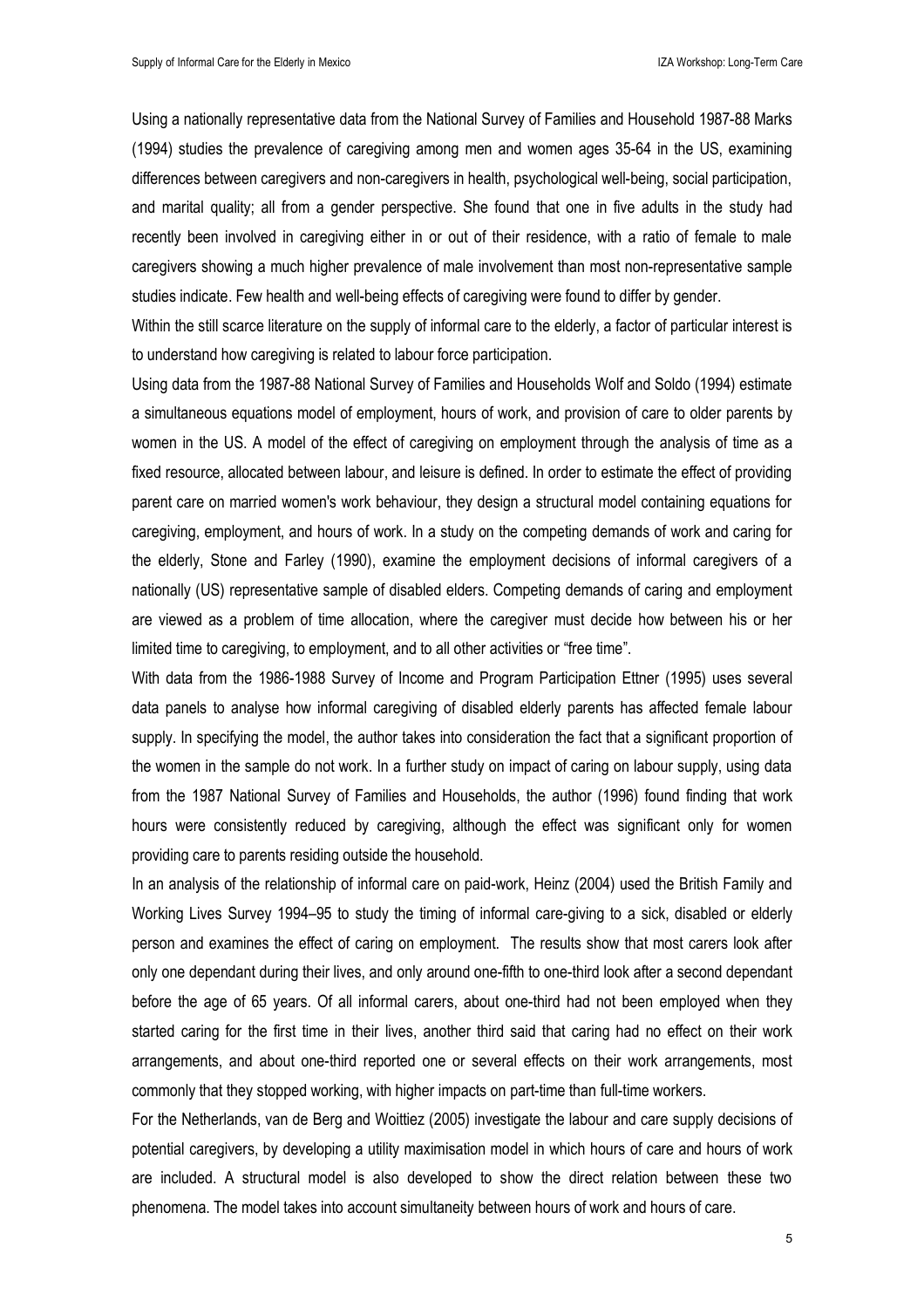In an analysis of these studies, it is clear that even in countries with strong formal care services for the elderly healthcare and support for the elderly relies heavily on informal carers, mainly family members. While there is a wider literature focused on the different interactions between informal care and labour force participation and the availability of informal care and its relation to formal care use, few studies concentrate on the internal household dynamics and the determinants of the decision to care and time spent caring independent of other "external" factors such as formal work or availability and use of formal services. Also, the impact of the receipt of informal care versus formal care on the health status of the elderly has barely been studied.

It is important to note how a range of perspectives have been used to study informal care, with a similarly wide range of methods used for its estimation, going from simple regression analyses to complex three or four simultaneous equation models.

In this context, and given the very scarce literature on informal care in Mexico, an innovative study is proposed to estimate the supply of informal care to the elderly in Mexico, in the hope that it will generate relevant information for future planning of strategies to care for the growing elderly population.

#### **Definition of the model and estimation**

In estimating the supply of informal care for the elderly in Mexico, there were important issues that had to be considered. First, the typology of care that was to be estimated was considered. In this sense, it would be optimal not only to be able to estimate what determines if a person is giving care for the elderly, but if they are, how much time is allocated to such care and what determines this time spent caring. This in result defined the second issue to consider which are the variables and possible determinants that were relevant in these estimations. Thus, the characteristics of those caring for the elderly, both residents and non-residents, and the characteristics of the elderly that act as part of the determinants of receiving care, were reviewed. Socio-demographic, economic and health factors of both groups the carers and the cared for, were analysed for inclusion in the model of estimation. It was considered especially important to be able to identify, if possible, what specifically may be determining or the differences between those children or close relatives of the elderly that help with caring activities and those who are not.

In estimating total time spent in caring activities for the elderly, regression OLS analysis can be done on caregiving time (DV) subject to the effect of different factors of the caregivers and the elderly population group (IV). On the other hand, in order to estimate the factors determining the decision to care for an elderly person could be estimated with probit models of caring decisions (DV), again determined by different factors defining the carer and the cared for. Also, probit analysis on the decision to care is an alternative method to estimate part our subject of interest.

Although the estimation of these two equations in two stage models could be accurate, assumptions on the data available on the decision to care would have to be made. That is, it would have to be assumed that the missing data or data on those not giving care were missing completely or randomly selected out of our sample.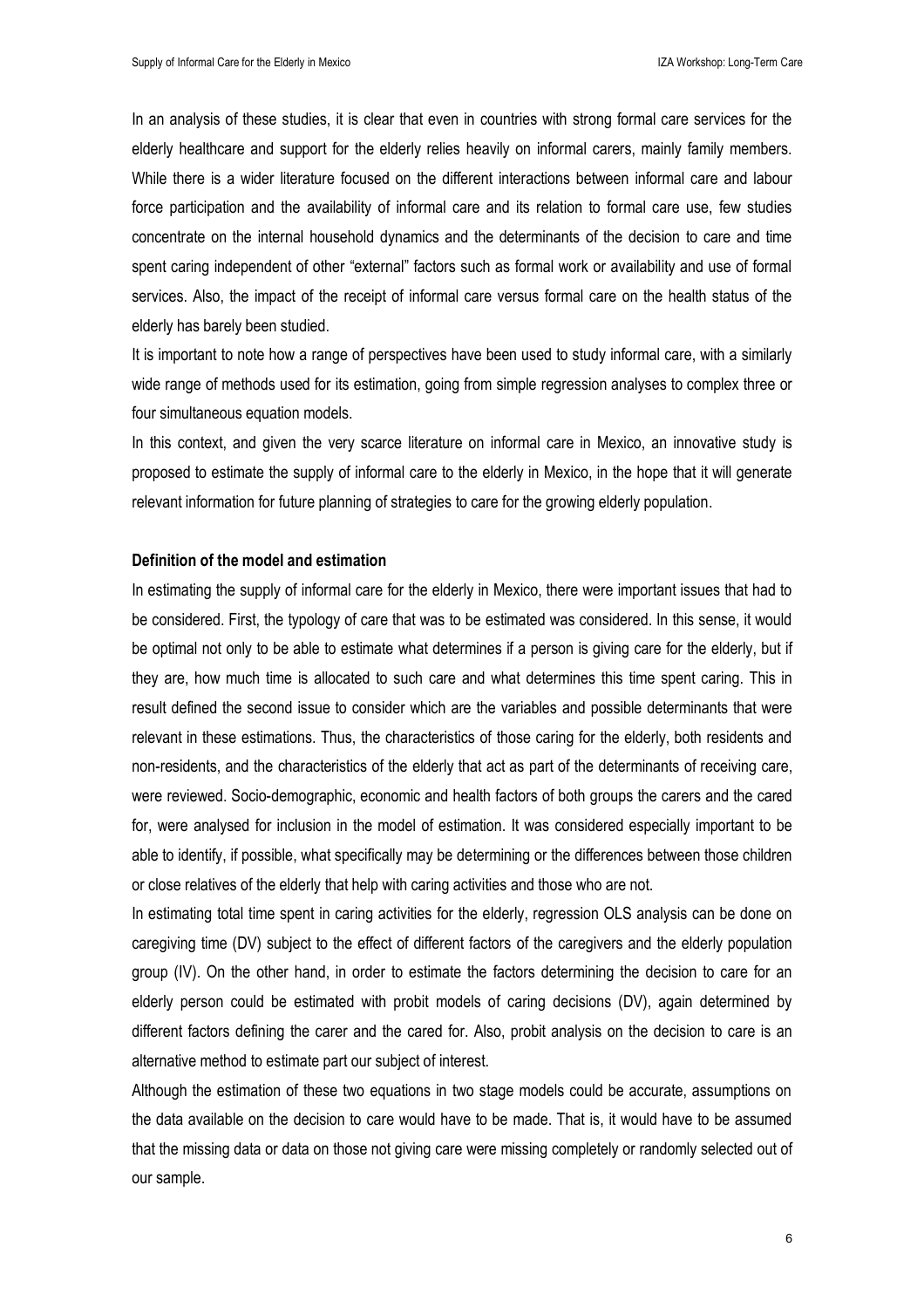However, if we assume, as it occurs in most labour-work decisions, that the decision to care or not to care is made by the individual, those who did not care constitute a self-selected sample. Not taking this into account would lead to sample selection bias in our estimation and therefore appropriate models that take this sample selection into account are much more accurate. In order to solve this selection problem (individuals caring), the best model to estimate the supply of informal care to the elderly in Mexico seems to be a Heckman<sup>1</sup> Selection Model. This model assumes that missing values of the dependent variable imply that the dependent variable is unobserved or not selected. For this reason it has been considered as a good way of predicting the value of the dependent variable that would be observed in the absence of selection (considering the missing values). Definitions of this model note that if a data set specifies a binary variable that identifies the observations for which the dependent is observed/selected or not observed, it is much convenient to use over other models and therefore was selected as the method of estimation in this study.

In order to estimate our model, a structural equation defining the determinants of time spent in caring and a selection equation defining the decision to care were specified. The first equation, a regression model predicting time spent caring, and the second one, a model predicting whether an individual will be caring or not for an elderly person (selection). This model will use of information from those caring and those not caring allowing for the study of differences among them in determining the decision to care and time spent caring. The two equations of the initial model are:

TotalCare= *f* (gender, marital status, main activity, children under 18, household type, health status of elderly, age of the elderly)

Carergiver= *f* (age, gender, education level, marital status, age of co-residents, main activity, individual income, health status, children under 18, household type, health status of elderly, age of the elderly)

## **Data**

 $\overline{a}$ 

The model is estimated using data from the Mexican Health and Ageing Study (MHAS) 2001, which is a prospective panel study that included 15,230 respondents (9,806 identified respondents and 5,424 spouse/partners), and has national representation of the 13 million (non-institutionalised) Mexicans born prior to 1951. Spouse/partners of eligible respondents were interviewed, even if the spouse was born after 1950, and a follow-up of the complete sample was done in 2003. In total, the overall response rate was of 91.85%. Given the special interest of the researchers involved in the study on migration to the United States, residents of high migration states (Durango, Guanajuato, Jalisco, Michoacan, Nayarit and Zacatecas) were over-sampled.

The MHAS sample was drawn from the 4th Quarter wave of the 2002 National Employment Survey, ENE (Encuesta Nacional de Empleo). MHAS is representative of the non-institutionalized population aged 50 and over in 2000 in Mexico. It is important to note that in Mexico it is estimated that only about 0.5% of the total population 60 years and older live in formal residential care facilities (Gutierrez R et al 1996).

 $<sup>1</sup>$  James Heckman "Shadow Prices, Market Wages, and Labour Supply" (1974)</sup>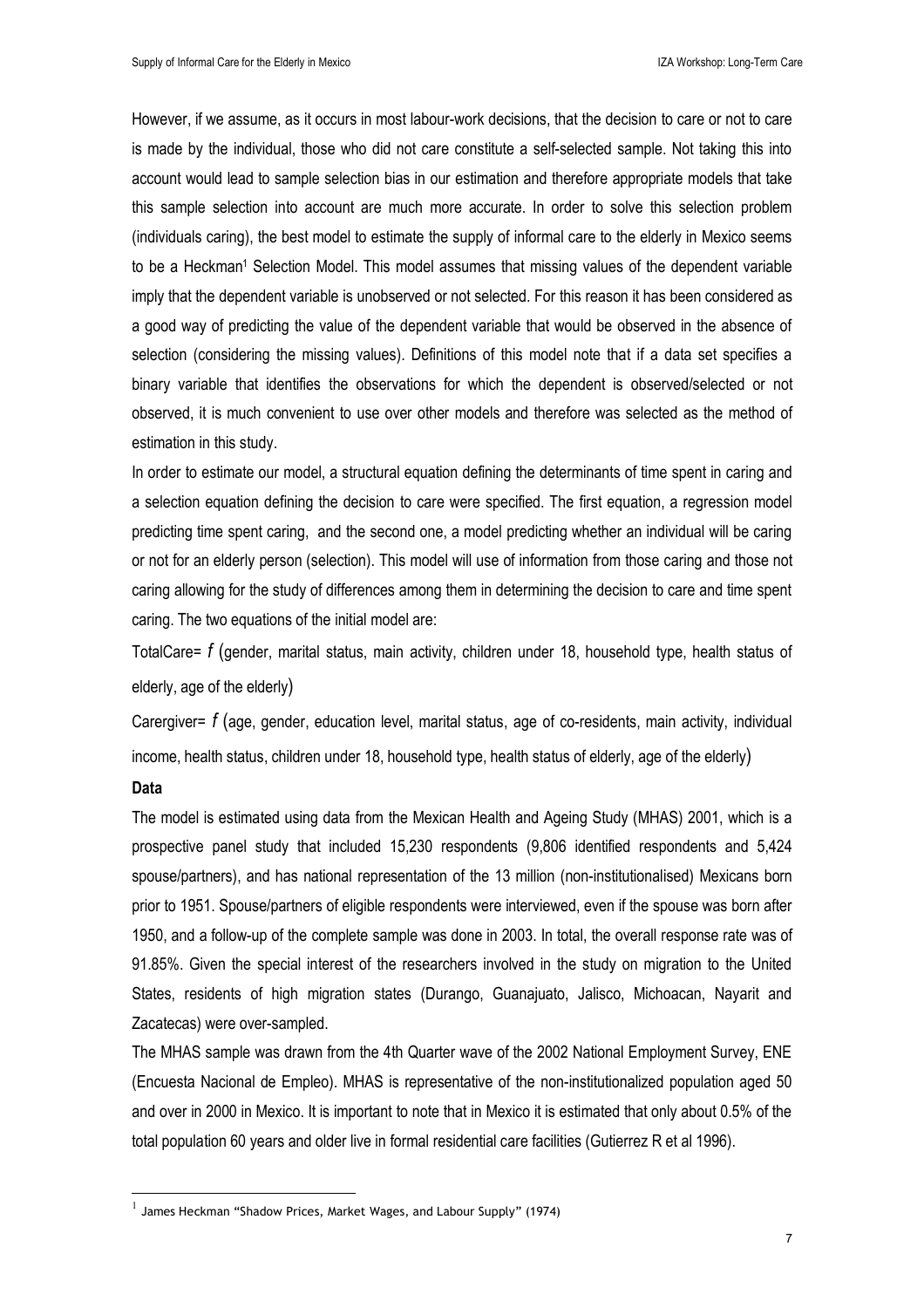The survey provides demographic, health, health service utilisation, and socioeconomic information on the respondents. In order to gather data on family characteristics of the elderly, the study also includes demographic and socioeconomic information on all co-residents, and non-resident children of the selected respondents (and their spouse/partners). The questionnaire also solicited information on whether or not the respondent needed help with different activities, if respondent received help with these activities, the relation of the carer to the respondent, and the intensity of the care received (in days a month and hours a day).

Specifically, the survey includes information on the following issues: health measures, including selfreports of conditions, symptoms, functional status, risk behaviour, use/source/costs of health care services, depression, pain, reading and cognitive performance tests; health and living condition of the respondent including those at childhood; household roster which includes information on all children and socio-demographic data for those still alive; financial transfers and help given to and received by the respondent from their children, as well as time and financial help to respondent's parents; economic data including sources and amount of income, and assets; environment and condition of the household, and anthropometric measures for a random sub-sample (20%) of the respondents.

### *Generation of data set from MHAS for model estimation*

The unit of observation for the analysis in this paper is the potential caregiver. The analysis has been further restricted to focus on potential caregivers who are in the same household as the over-50s who are the focus of the MHAS. It is planned to extend the analysis to include non-resident children at a later stage.

It is a non-trivial task to extract the relevant data from the MHAS so as to generate a dataset of family members who are living with the respondents. First, there are different files for different sections of the questionnaire. Second, the focus of this analysis is on the potential care-givers rather than the respondents themselves. Third, while some households have a single respondent many have two, and there is a variable number of potential care-givers in each household.

The master data set (elderly+ co-residents) included 38,886 observations, 15,409 from sampled population and a total of 23, 477 household co-residents. This first analysis was done with respect to the help received with Activities of Daily Living, ADLs only. Further analysis is contemplated to also include help with Instrumental Activities of Daily Living, IADLs.

According to the MHAS there were 810 persons identified as carers who helped the respondents with Activities of Daily Living, ADLs. Of these 810 carers, 497 are household residents, 241 are non-resident children, and 72 are non-resident, unrelated paid carers. These household co-residents, who helped with care for ADLs, were 69% female and 31% male. From total amount of care given, 67% is undertaken by children of the respondent/spouse, 7% by children-in-law, 12% by grandchildren, 6% by other relatives, 4% by other person (non household non-paid), and 4% by paid formal carers.

The data set was further restricted by selecting only individuals 12 years of age and older. This was done primarily because other relevant surveys in Mexico that could serve as comparison with our study, for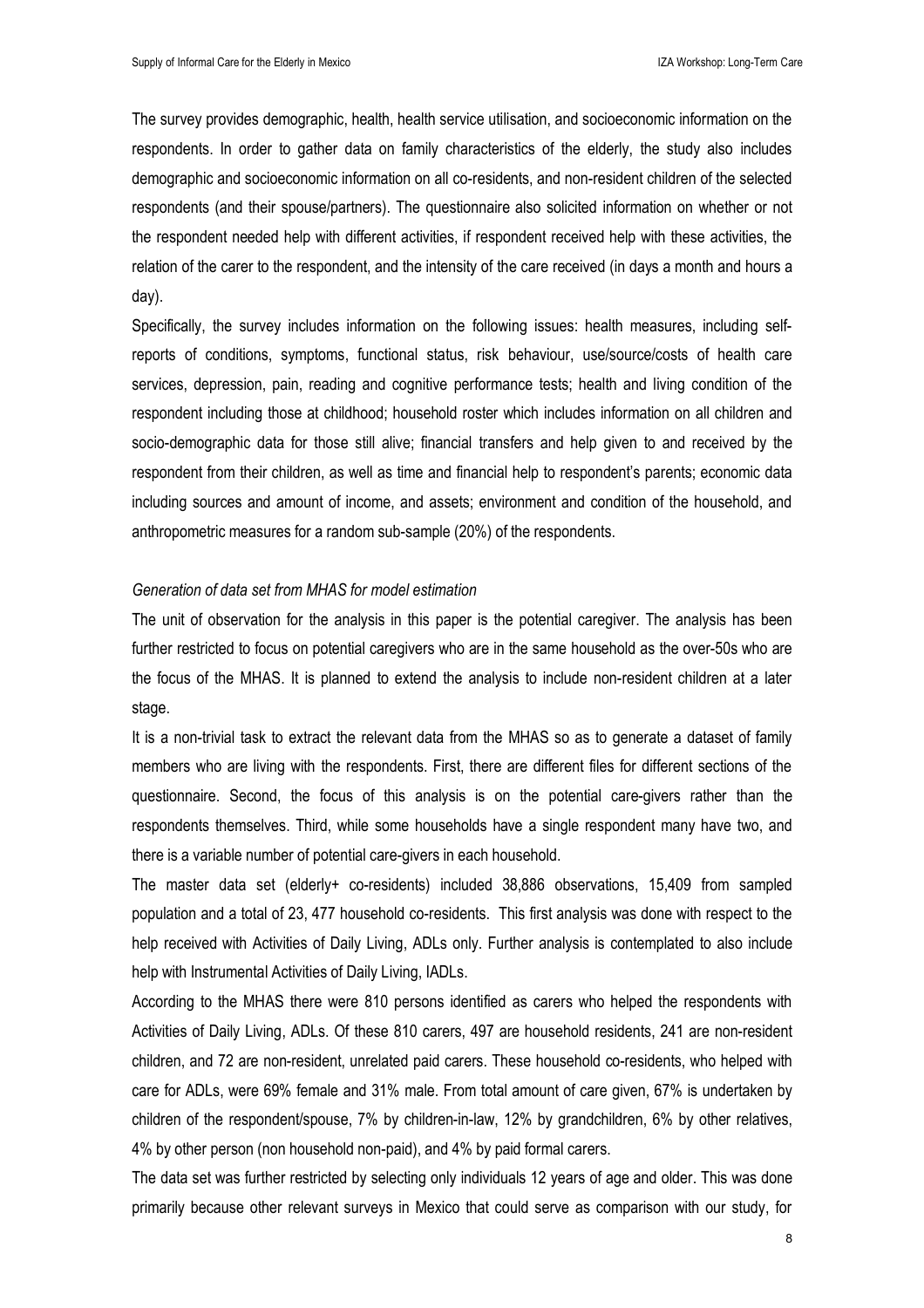example the National Time Use Survey, the National Income and Expenditure Survey, define this age for their respondents. Also this cut-off point is sensible since the main questions on co-residents sociodemographic characteristics such as education attainment, main activity, health status, financial situation, among others, were only asked of co-residents 12 years and older. Dropping persons less than 12 years of age and the sampled respondents resulted in a sample of 17,979 persons.

*Definition of Variables and descriptive statistics* 

Definitions and summary statistics for the included variables are presented in Table 2. There are two main groups of variables, those related to the caregiver and potential caregivers, and those related to the ageing population group receiving such care. Regarding the caregiver, variables included in initial and final versions of the model include: age, gender, education attainment, financial situation, marital status, main activity, if they have children under 18 years old. For the respondent and spouse we have average number of chronic disease, self-reported health, age, and a variable indicating if they had to stay in bed due to illness or injury in the past year, as an additional indicator of "burden of care" within the household.

#### **Results**

The first step was to estimate a probit model for the decision to care in order to test the relevance of the selected variables. From the original set of variables, marital status, if the co-resident has children under the age of 18, the age of the co-resident, and education level were dropped from the model due to their lack of statistical significance.

From this first estimation of determinants of the decision to take on caring activities, gender, living in more urban areas, stating housework as main activity, high number of chronic diseases, bad self-reported health having had to spend days in bed, and number of co-residents in the household were all significant, with financial situation of the potential carer and overall indicators of good health being not as significant. The detail of these results can be found in Table 3. Note that as the number of chronic diseases and the age of the respondent increases the probability of care increases and the statistical significance increases. It is only membership of the oldest age group (75+) that is significant in terms of the decision to care (consistent with other studies).

According to the results, being male decreases the probability of being a carer compared to women. Living in more urban areas appears to increase the probability of caring. The financial situation of the carer seems to be unimportant, possibly suggesting that the decision whether or not to care is based more on opportunity costs than on the ability to buy formal care. Interestingly, the main activity of the co-resident seems to be significant for those declaring housework as their main activity compared to those in formal employment and full time students, while those not working are the least likely to be giving care.

As was expected, decreasing health status of the respondent tends to be significant determinant of giving care as well as age for the eldest population group. Finally, as the number of co-residents increases which can be regarded as an indicator of additional potential caregivers, the probability of being a carer decreases.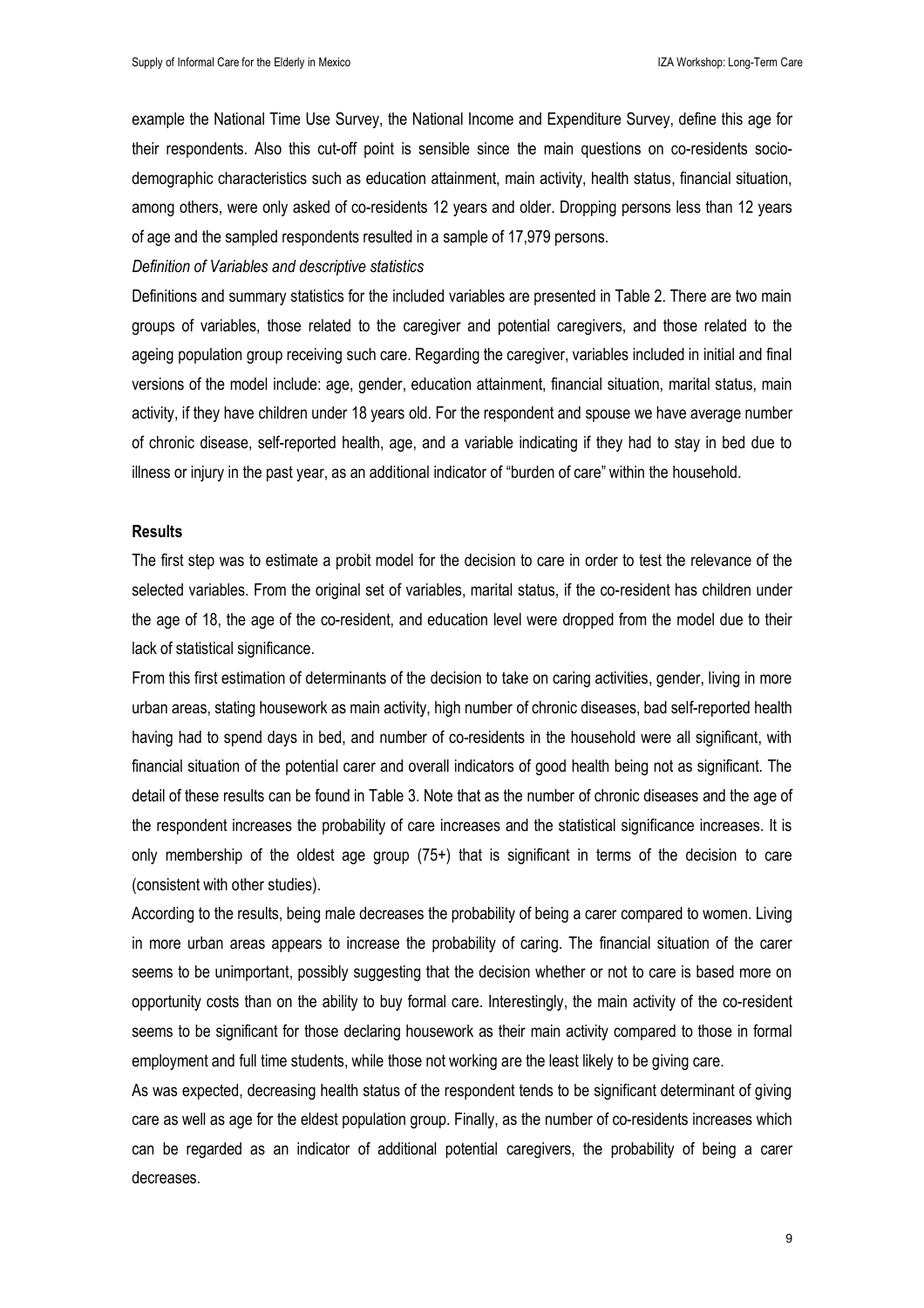In the initial specification of the probit model residence in a larger community and gender of the potential carer both had statistically significant coefficients. However, it is possible that these variables have their impact through other variables, for example, the effect of age of the respondent may differ between more and less urban areas. Interaction terms between gender and community size and the other independent variables were generated, in order to explore these possibilities.

For the more urban areas, interaction effects were generated with the age of the sampled respondent; the main activity stated by co-residents, the number/level of chronic diseases of the sampled respondent, their self-reported health, number of days spent in bed, and the average number of co-residents in the household. Regarding gender, the interaction terms were the main activity of the co-resident, respondent's level of chronic diseases, self-reported health of the respondent and days spent in bed.

The probit model was estimated including these interaction effects and without the gender and more urban characteristics respectively. The results are shown in Tables 4 and 5. When interaction terms between community size and other independent variables are included the coefficient of community size variable ceases to be statistically significant (and the variable has thus been omitted).

There are differences between more and less urban areas with respect to the impact of age, self-reported health and number of co-residents (Table 4) Although none of the interaction terms appear to be highly significant, being in a more urban area accentuates the effect of age group of the respondent on the probability of being a carer, but this difference decreases as age group increases.

The effect of self-reported health on the probability of caring is increased for those living in more urban areas. The negative relationship between number of co-residents and the probability of caring is weaker in more urban areas compared to less urban areas.

The inclusion of variables interacted with gender (Table 5) has very little impact on the other independent variables and the coefficients of the interaction variables are not statistically significant. Male co-residents seem to have more positive effects on caring for those who reported house work as main activity, compared those in work or full time students, whereas those not working have a negative effect. It is difficult to imagine why people in this last group, those not working, have a negative probability of caring, when at least in theory they could be dedicating more time to such activities. With respect to the interacted variables referring to health indicators of the respondent, there seem not to be any clear patterns of the effect of being male in the different levels of these variables and its relation to the decision to take on caring activities.

The third step was to fit a Heckman Selection Model, including the original non interacted variables, and those interacted variables that seemed to have larger effects on the overall decision to care. The results are presented in Table 6. The decision to care equation is defined by the same binary variable as the probit model and the time spent caring is the total hours per month that the co-resident helps the respondent with caring activities. It is important to note that unexpectedly, variables that were thought to be relevant in determining time spent in caring activities where not. Even when trends in some health status variables are as expected, only the age of the oldest age group (75+) and the average number of co-residents seem to be significant.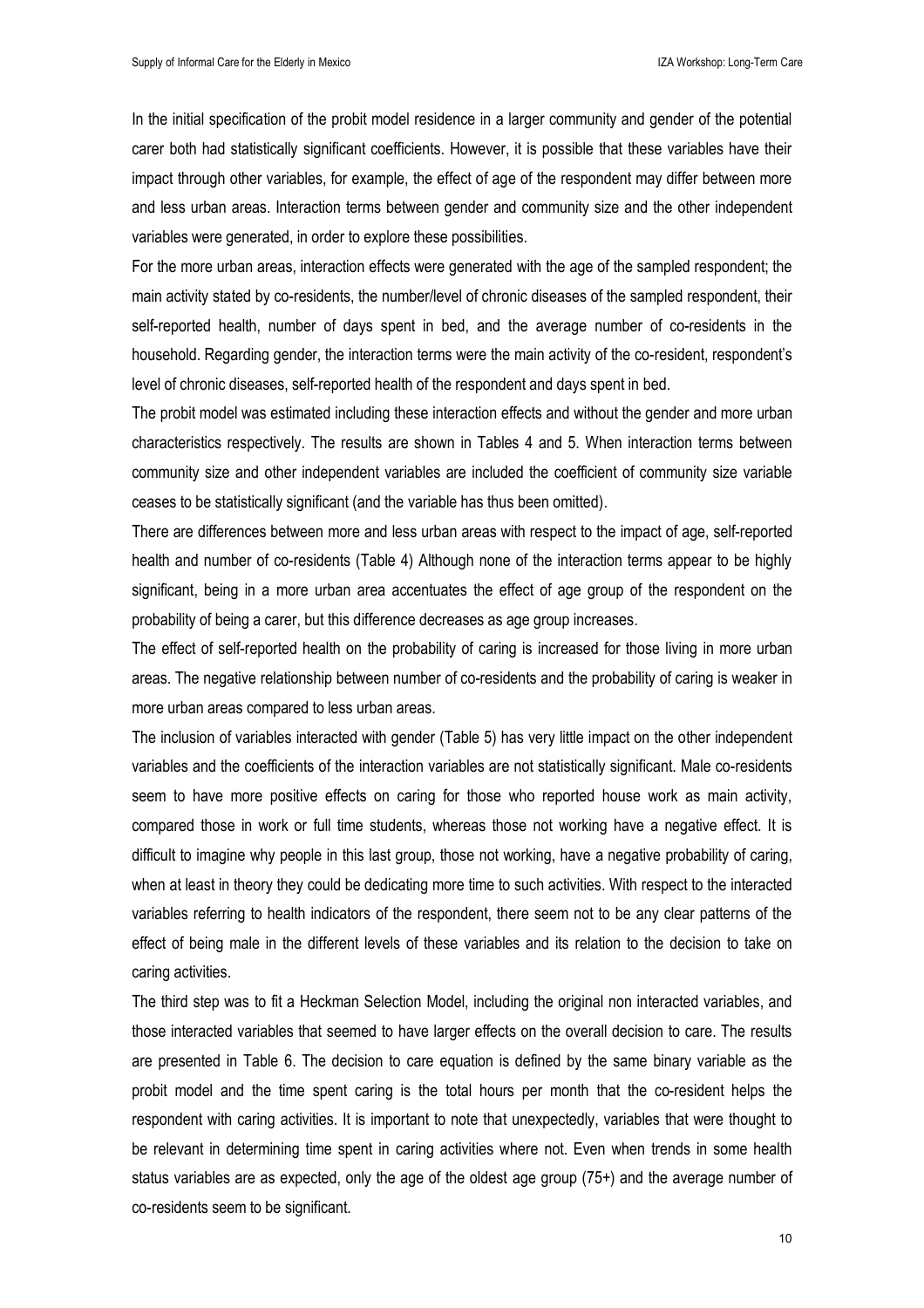Finally, an alternative modelling approach was explored by estimating a bivariate probit with selection model. Again, the decision to care is modelled with a binary caring/not caring variable, while time spent caring was recoded so as to distinguish those providing high levels of care (in terms of time spent caring) from those who don't. As can be seen in Table 7 the indicators of the health status of the sampled respondent, such as having spent days in bed and number of chronic diseases seem to be significant in terms of the decision to care while other variables seem unimportant such as self reported health. Again, age of the respondent for those in the oldest age group seems to be a significant factor. Besides gender, as in the initial probit model, reporting housework as the main activity seems to be a significant factor determining the decision to care, but not the time spent caring. With respect to being a high level carer, the only factors that seem significant are some values of self-reported health and the average number of co-residents.

### **Discussion**

In recent years, public spending on health has increased. Also, there is an increasing interest and concern about the impact that the rapid ageing process in Mexico will generate in both the social and health spheres. Still, there has been no agreement, and much less global efforts and polices, to face these problems at regional and national level. In this context, the interaction between the different institutions and the family is going to be important in order to manage the burden of care within the household without generating excessive expenditures within the social and health systems.

In this study we have seen how different health indicators of the ageing population and characteristics of the elderly determine the decision to help the elderly with ADLs and time spent on such activities. The number of chronic diseases, belonging to the oldest population group, spending many days in bed, and the average number of co-residents appear to be the most significant determinants of both the decision to care and the time spent caring.

The fact that most of the carers' and potential carers' traits or characteristics turned out to be not significant in the analysis of time spent caring raises a question regarding the information collected in this survey regarding the carers and the method of collection. Because the survey focussed on ageing, the sampled respondents' characteristics are the main interest and as a bi-product they are asked to provide information not only on those helping them with caring activities but on the rest of the co-residents of the household, leaving us with indirect, potentially biased or misinformed responses. This constitutes one of the main weaknesses of this work.

As an example of how access to such information could be of great value, we can think of surveys from other countries where carers constitute the sample and information is gathered directly not only on the main activity of the carer, but also for example, for those who work, on whether they do so full-time, parttime, on the opportunity costs of caring that are faced by caregivers, details of the type of care given and of the amount of time spent, among other issues.

The distribution of time spent caring may also generate challenges for the estimation as seen by our results. Instead of detailed information on the type of activities done and the time spent on each, data from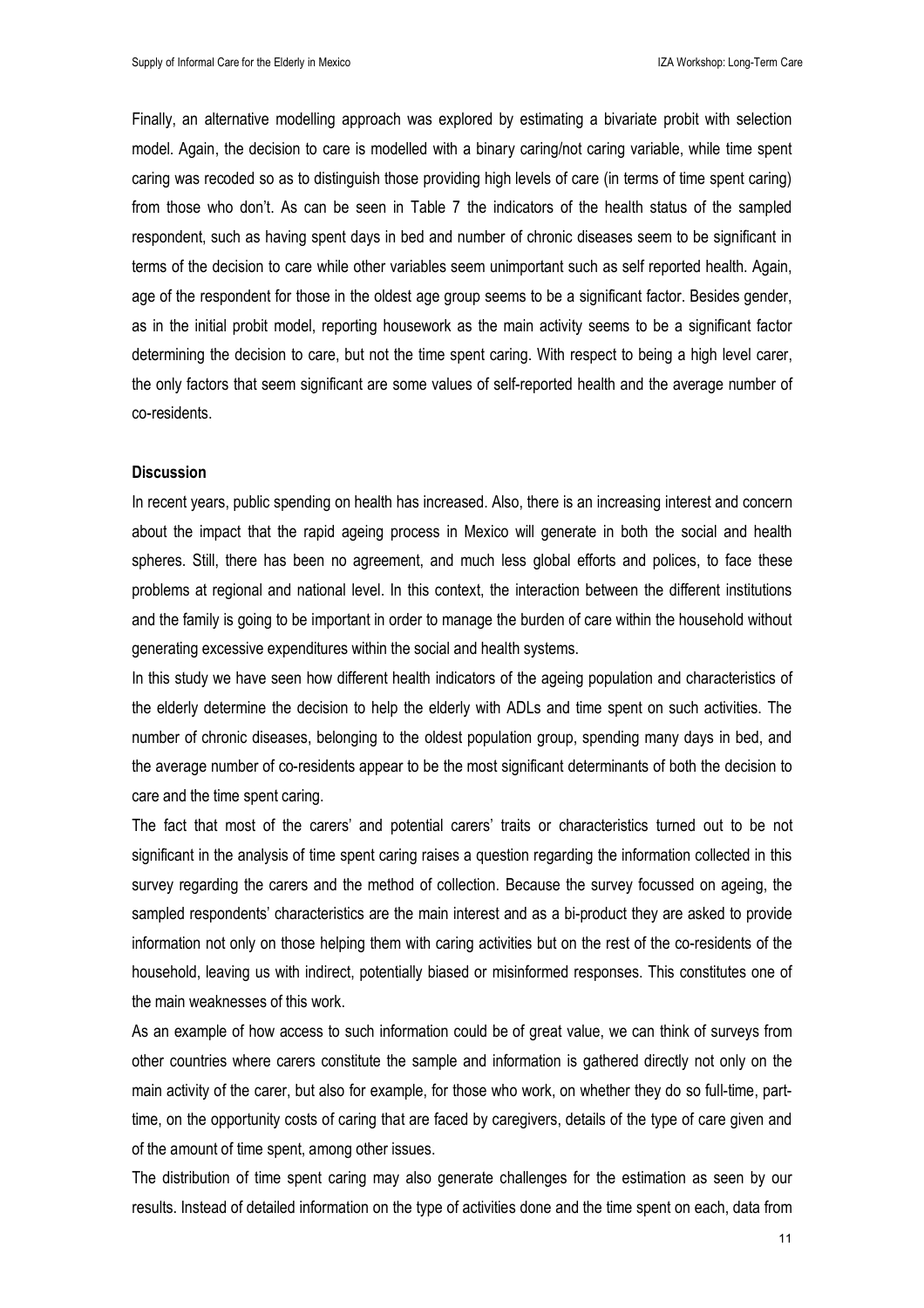MHAS only includes questions on how many days per month and hours per day co-residents dedicate to helping respondents with these activities. The distribution of time seems to be highly skewed with several respondents declaring very large number of hours per day making it harder to model the determinants of time spent on these caring activities.

Given the nature of the data set and its complexity, different models were reviewed in order to find a best estimation possible. The data available seems to explain the decision to help or care for the elderly much better than the time spent caring. A likely reason for this could be that we only have indirect information on the carers, as reported by the person receiving the care.

Still, this work is relevant given that is one of the first efforts to estimate the supply of informal care in Mexico, and the first (that I know of) to estimate supply of informal care to the elderly using a nationally representative data set versus small qualitative studies that have been done. Another feature of this study is the use of sample selection models thus explicitly recognising that the carers do not constitute a randomly selected sample but a self selected one.

Due to large differences within Mexico in terms of the size of municipalities, a variable that distinguishes between localities with populations greater than and less than 100,000 is unsatisfactorily crude. A variable which distinguished more sensitively between communities of different sizes would permit better modelling of the decision to become a carer.

In a country with no long-term social and health services for the elderly where mainly family and on occasions close friends really matter in terms of caring by providing most care for the elderly at home, and continuing social and economic changes, detailed information on who is giving such care, the type and time of care given seems a national priority. This study estimating current supply of informal care to the elderly in Mexico should be viewed as an important first attempt to have a clearer knowledge on this subject. Nevertheless, as it was noted above, important constraints in the data used leave us with many questions and ideas for further work in this area. One of the main factors to be considered could be the benefit of conducting a survey at national/regional level that gathers information directly from carers.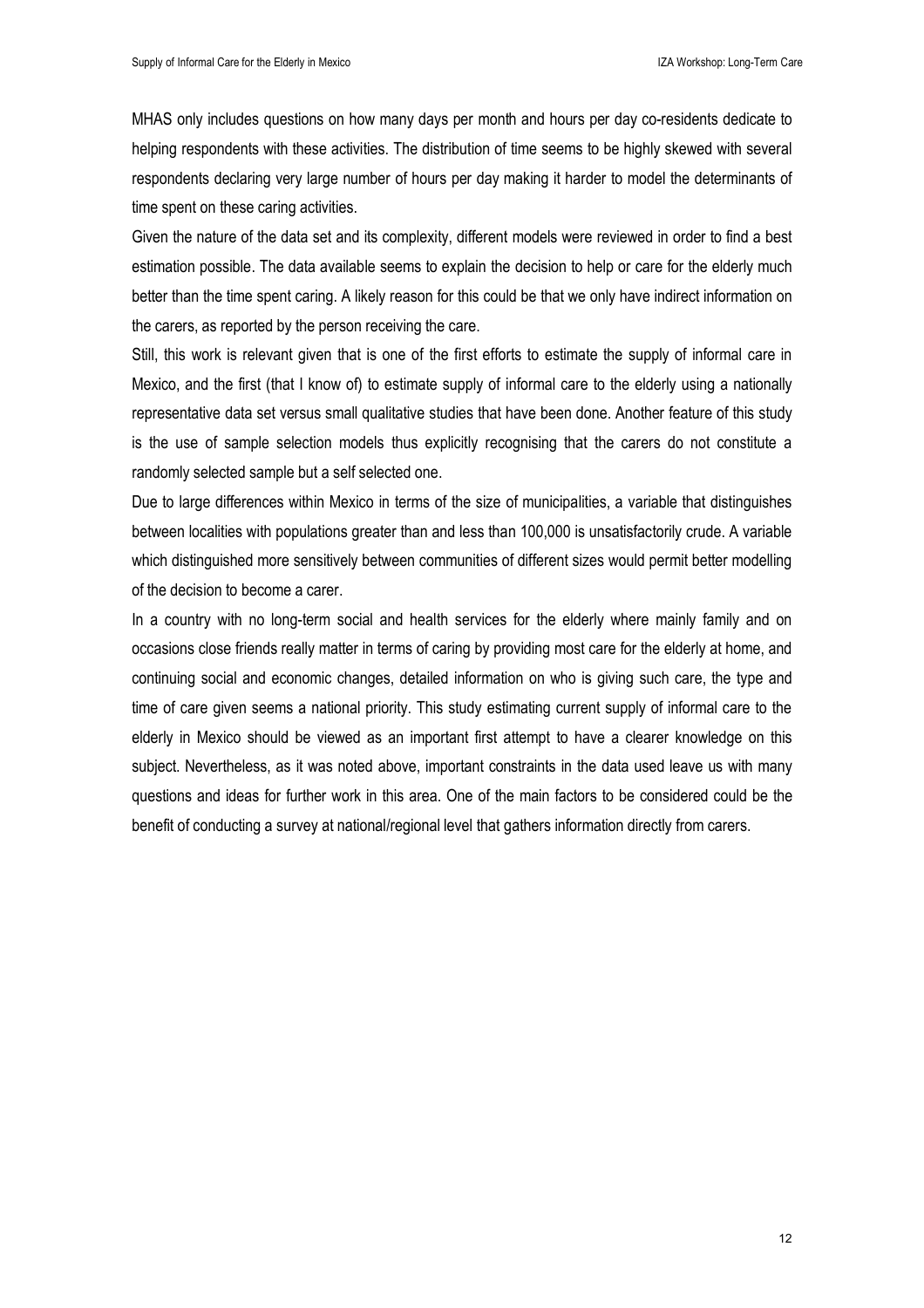# **List of references**

Becker, Gary (1965) "Theory of the allocation of time" Economic Journal, Vol. 75, pp. 493-517

Borges-Yañez S A and H. Gomez-Dantes (1998) "Health service utilization by the 60-year-old and older population in Mexico" Salud Publica de Mexico Vol. 40

Consejo Nacional de Poblacion (2001) "El perfil sociodemografico de los hogares en Mexico, Serie: Documentos Tecnicos, Mexico

Durán-Arenas L, R Sanchez R, M Vallejo M, J Carreon J and F Franco (1996) "Health care financing for the elderly" Salud Publica de Mexico, Vol. 38

Ettner, Susan L. (1995) "The impact of "Parent Care" on female labour supply decisions" Demography, Vol. 32, No. 1, February.

Ettner, Susan (1996) The Opportunity Costs of Elder Care, The Journal of Human Resources, Vol. 31, No. 1. pp. 189-205

Grunfeld, E, T Whelan, J Clinch, L Reyno, C Earle, R Willan, M Coristine, T Janz, and R.Glossop (2004). "Family caregiver burden: results of a longitudinal study of breast cancer patients and their principal caregivers" Canadian Medical Association Journal, Vol. 170, No. 12

Gutierrez Robledo, LM, Reyes-Ortega G., Rocabado-Quevedo F, Lopez Franchini J. (1996) "Evaluacion de las instituciones de cuidados prolongados para ancianos en el Distrito Federal. Una vision critica" Salud Publica de Mexico; vol. 38, no. 6, Cuernavaca, Mexico

Ham Chande, Roberto (2003) "El envejecimiento en México: el siguiente reto de la transición demográfica", El colegio de la Frontera Norte, México

Harold Van Houtven, C and Edward C Norton (2004) "Informal care and health care use of older adults" Journal of Health Economics, Vol. 23

Heckman, James (1974) "Shadow prices, market wages, and labor supply", Econometrica, Vol. 42, No. 4, July.

Heckman, James (1976) The Common Structure of Statistical Models of Truncated, Sample Selection and Limited Dependent Variables, and a Simple Estimator for such Models, *Annals of Economic and Social Measurement, vol.* 5, pp 475-492.

Hellström, Ylva and Ingalill R. Halberg (2004) Determinants and characteristics of help provision for elderly people living at home in relation to quality of life" Nordic College of Caring Sciences, Scand J Caring; 18, 387-395.

Henz, Urusla (2004) The effects of informal care on paid-work participation in Great Britain: a lifecourse perspective, In an analysis of the GB 1994-95 Family and Working Lives Survey, Ageing & Society 24, 2004, 851–880, Cambridge University Press, United Kingdom

La Parra, D. (2001) "Contribución de las mujeres y los hogares más pobres a la producción de cuidados de salud informales." Gaceta Sanitaria Panamericana, Vol. 15, No. 6, pp. 498-505

Marks, Nadine F. 1994. "Midlife Caregiving: Do Effects Differ by Gender?" NSFH Working Paper No. 64. Center for Demography and Ecology, Madison, Wisconsin.

Marks, Nadine F. Caregiving across the Lifespan: National Prevalence and Predictors; Family Relations, Vol. 45, No. 1 (Jan., 1996), pp. 27-36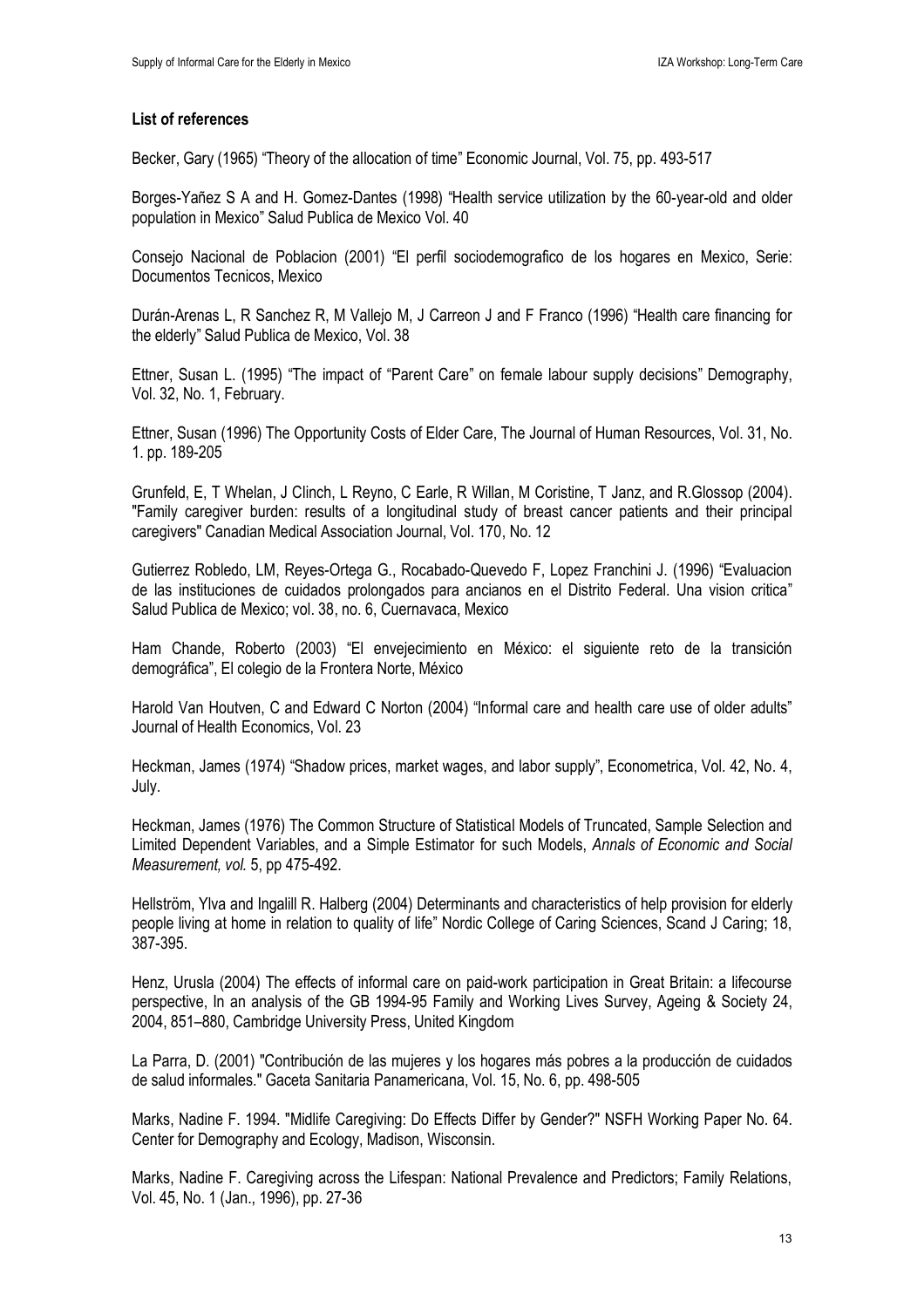Mexican Health and Aging Study, MHAS http://www.mhas.pop.upenn.edu/english/home.htm

Montes de Oca, Verónica (1997) "La actividad económica de las mujeres en edad avanzade en México: entre la sobrevivencia y la reproducción cotidiana" Paper delivered at the 1997 meeting of the Latin American Studies Association, Guadalajara, México, April 17-19

Nigenda G, Cecilia Matarazzo, Mariana Lopez-Ortega (2005) "Los cuidados a la salud en el hogar: Tendencias e inequidades. Análisis desde una perspectiva de género"; Fundación Mexicana para la Salud, Funsalud, México, DF

Nigenda, Gustavo Mariana López-Ortega, Cecilia Matarazzo, Clara Juárez-Ramírez, "La atención de los enfermos y discapacitados en el hogar. Retos para el sistema de salud mexicano"; Salud Pública de México 2007; Vol. 49(4):286-294(1).

Palloni, Alberto, Guido Pinto-Aguirre and Martha Pelaez (2002) "Demographic and health conditions of ageing in Latin America and the Caribbean", International Journal of Epidemiology; 31: 762-771, Great **Britain** 

Palloni, Alberto, Beth Soldo, and Rebeca Wong (2002), Health Status in a National Sample of Elderly Mexicans, Paper prepared for presentation at the Gerontological Society of America Conference, Boston

Partida Bush, Virgilio (2004) *Situacion demografica nacional* in: "La situacion demografica de Mexico" Consejo Nacional de Población, Mexico

Pikard Linda, Raphael Wittenberg, Adelina Comas-Herrera, Bleddyn Davies and Robin Darton (2000) Relying on informal care in the new century? Informal care for elderly people in England to 2031; Ageing & Society (2000), 20: 745-772, Cambridge University Press, United Kingdom.

Robles Silva, Leticia (2006) "La vejez: Nuevos actores, relaciones sociales y demandas políticas" Relaciones 105, Invierno 2006, Vol. XXVII, El Colegio de Michoacan, A.C. Mexico

Stone, Robyn I. and Pamela Farley Short (1990) "The competing demands of employment and informal caregiving to disabled elders" Medical Care, June, Vol. 28, No. 6.

Tomassini, Cecilia, Karen Glaser, Douglas A. Wolf, Marjolein I. Broese van Groenou and Emily Grundy (2004) "Living arrangements among older people: an overview of trends in Europe and the USA" Population Trends 115, National Statistics, UK.

van den Berg, Bernard and Isolde Woittiez (Version: 27 January 2005) The relation between informal care and labour supply: A structural equation model. http://team.univ-paris1.fr/espe2005/papers/woittiez\_paper.pdf

Wong Rebeca, Mónica Espinoza, Alberto Palloni (2007) Adultos mayores mexicanos en contexto socioeconómico amplio: salud y envejecimiento; Salud Pública Méx; Vol. 49(sup 4):436-447.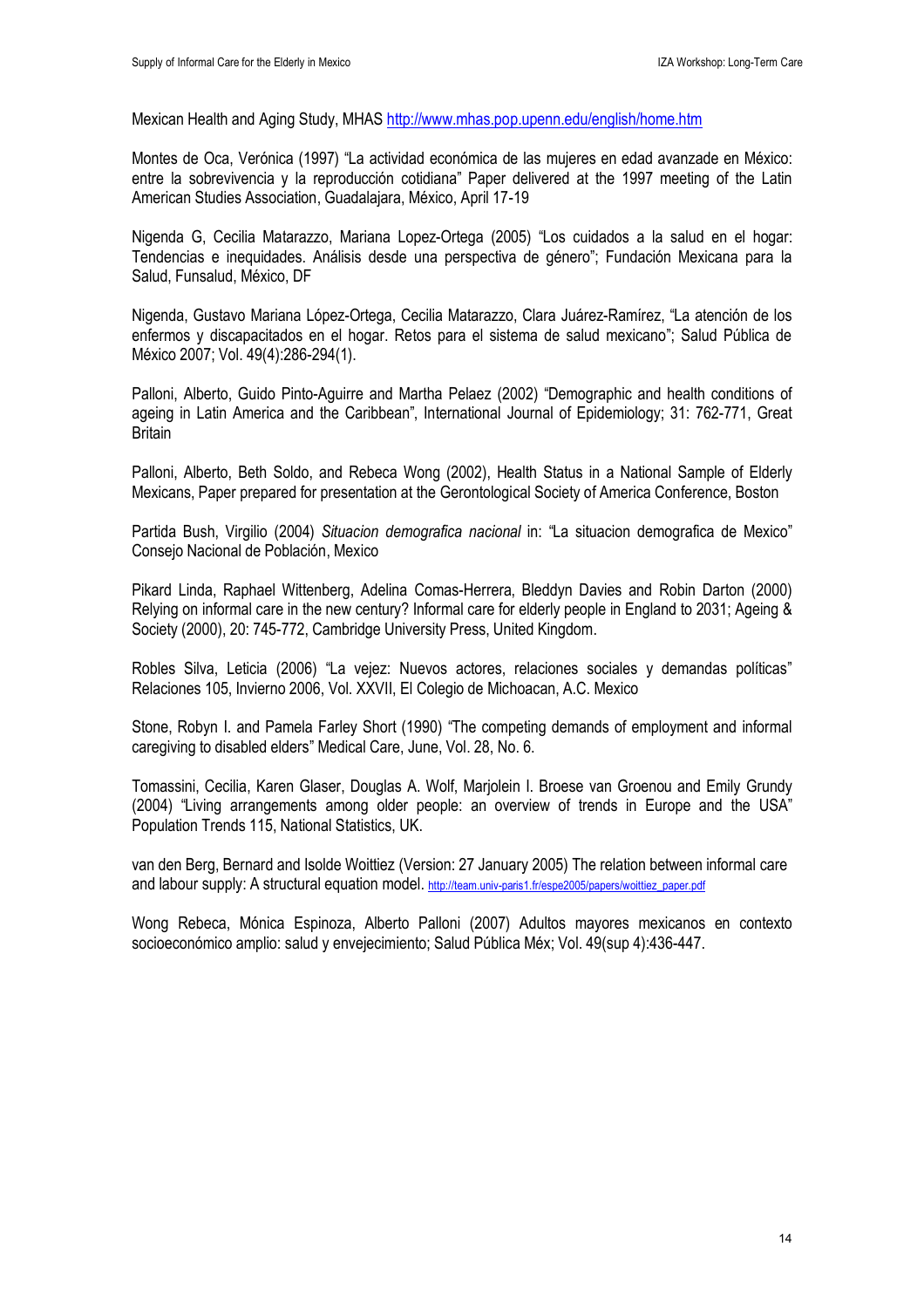| Sector/<br>Institution                                                                                         | Percentage of<br>population served                                                   | Group of population<br>served                                                                                                                        | <b>Funding/Finance scheme</b>                                                                                                                                                                                                     | Services provided                                                                                                                                                                                                                                                                                                   |
|----------------------------------------------------------------------------------------------------------------|--------------------------------------------------------------------------------------|------------------------------------------------------------------------------------------------------------------------------------------------------|-----------------------------------------------------------------------------------------------------------------------------------------------------------------------------------------------------------------------------------|---------------------------------------------------------------------------------------------------------------------------------------------------------------------------------------------------------------------------------------------------------------------------------------------------------------------|
| Ministry of Health                                                                                             | Approximately 40%                                                                    | Un-insured                                                                                                                                           | Public funds from general<br>taxes. Some public funds from<br>the states.                                                                                                                                                         | Ambulatory care at community health<br>centres throughout the country, second<br>and third level hospital and specialized<br>interventions at general and specialized<br>hospitals.                                                                                                                                 |
| Social Security<br>Institutions:<br>Mexican Social<br>Security Institute,<br><b>IMSS</b>                       | Between 35% and<br>40%                                                               | Insured given their<br>formal employment<br>status, through the<br>company they work in.                                                             | Three-way funding scheme:<br>a) public funds from general<br>taxes, b) fee from<br>workers/employees, c) fee from<br>employers                                                                                                    | The IMSS has a package of coverage<br>schemes the most important of which<br>are: a) sickness and maternity<br>insurance, b) disability, unemployment,<br>old age, and death insurance, c) labour<br>risks insurance, and d) day care centres.<br>Ambulatory care clinics, specialization<br>clinics and hospitals. |
| Social Security<br>Institutions: Social<br>Security Institute<br>for government<br>employees.<br><b>ISSSTE</b> | Approximately 10%<br>of the population (10<br>million workers and<br>their families) | Insured given their<br>employment in<br>federal/state government<br>institutions.                                                                    | Three-way funding scheme:<br>employer, employee and public<br>funds from general taxes.<br>Government as employer<br>provides this fee and the public<br>funds percentage of the fee.<br>the rest is provided by the<br>employee. | Package of medical insurance, disability,<br>old age and unemployment schemes.                                                                                                                                                                                                                                      |
| Private sector                                                                                                 | Approximately 5%                                                                     | Those with no social<br>security or public<br>insurance (users of<br>private consultant<br>services) and those with<br>private insurance<br>schemes. | Out-of pocket payments, health<br>insurance policies for major<br>interventions and ambulatory<br>care based on co-payments.                                                                                                      | Mainly specialist consultant and hospital<br>services.                                                                                                                                                                                                                                                              |

# Table 1 Main characteristics of the Mexican Health System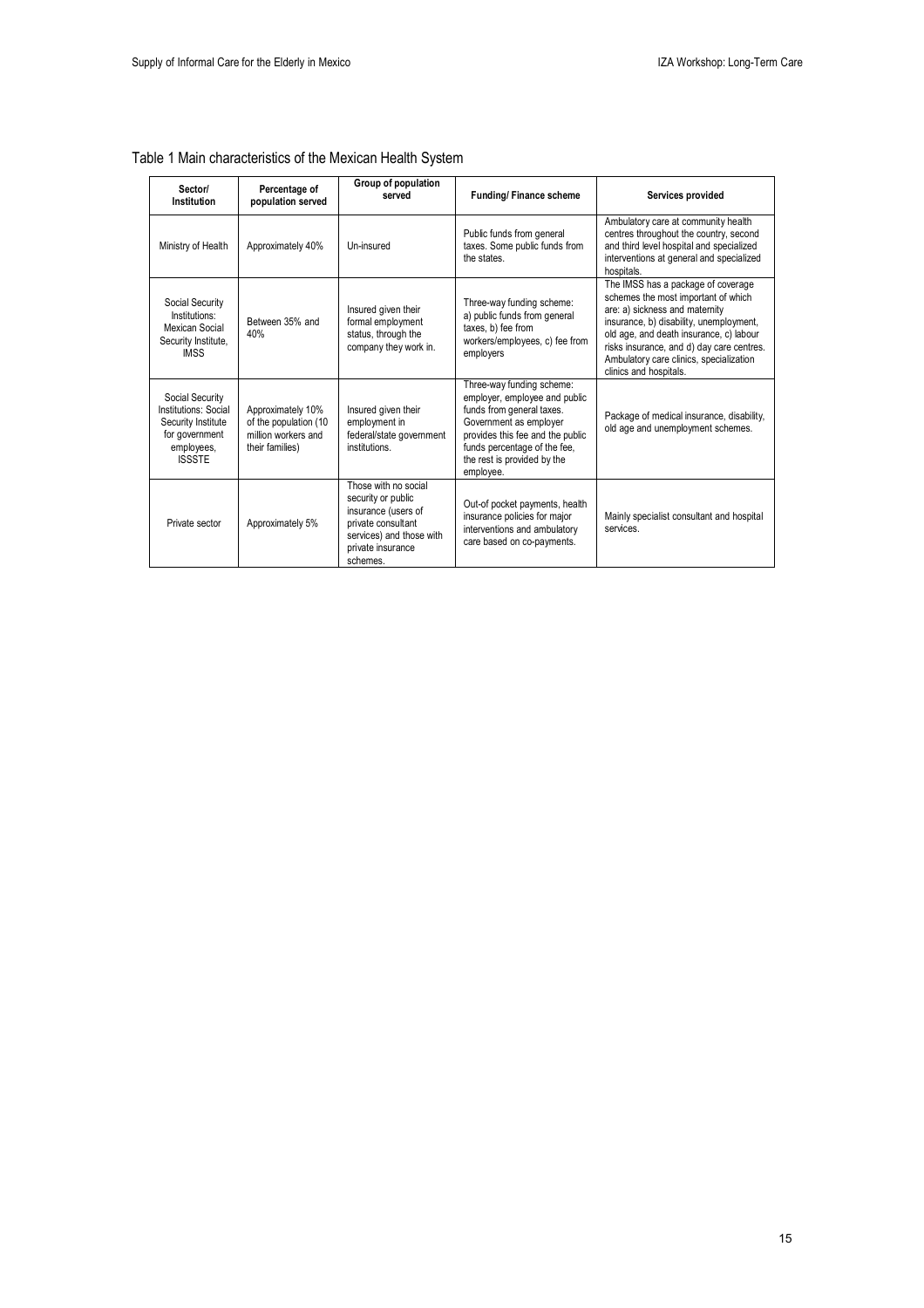# Table2. Description of variables and summary statistics

|                                       | N     | Mean | SD   |
|---------------------------------------|-------|------|------|
| Co-residents                          |       |      |      |
| more urban (murb)                     | 17979 | 0.67 | 0.46 |
| male                                  | 17979 | 0.48 | 0.49 |
| Financial situation (reference=Good)  |       |      |      |
| Good                                  | 17979 | 0.20 | 0.40 |
| financialsituation2 (Fair)            | 17979 | 0.65 | 0.47 |
| financialsituation3 (Bad)             | 17979 | 0.14 | 0.34 |
| Main activity                         |       |      |      |
| Formal work and full time<br>students | 17979 | 0.77 | 0.41 |
| Housework                             | 17979 | 0.14 | 0.34 |
| Did not work                          | 17979 | 0.07 | 0.27 |
| Sampled Respondent/Spouse             |       |      |      |
| Average number of chronic diseases    |       |      |      |
| chronic disease1 (0=                  | 17571 | 0.29 | 0.45 |
| chronic disease2 (0/1)                | 17571 | 0.15 | 0.36 |
| chronic disease3 (1/2)                | 17571 | 0.31 | 0.46 |
| chronic disease4 (3+)                 | 17571 | 0.22 | 0.41 |
| Average self-reported health          |       |      |      |
| self-health1 (Good)                   | 16991 | 0.26 | 0.44 |
| self-health2 (Good/Fair)              | 16991 | 0.16 | 0.36 |
| self-health3 (Fair/Poor)              | 16991 | 0.40 | 0.49 |
| self-health4 (Poor)                   | 16991 | 0.16 | 0.37 |
| Days in bed - Sick Leave              |       |      |      |
| sick leave1 (0 days in bed)           | 17914 | 0.70 | 0.45 |
| sick leave2 (1-15)                    | 17914 | 0.13 | 0.34 |
| sick leave3 (16-30)                   | 17914 | 0.13 | 0.34 |
| sick leave $(30+)$                    | 17914 | 0.02 | 0.13 |
| Age group of sampled respondent       |       |      |      |
| age_r1 (18-49)                        | 17994 | 0.17 | 0.37 |
| age_r2 (50/59)                        | 17994 | 0.34 | 0.47 |
| age_r3 (60/69)                        | 17994 | 0.27 | 0.44 |
| age_r4 (70+)                          | 17994 | 0.21 | 0.40 |
| Average nr. of co-residents           | 17995 | 3.32 | 1.79 |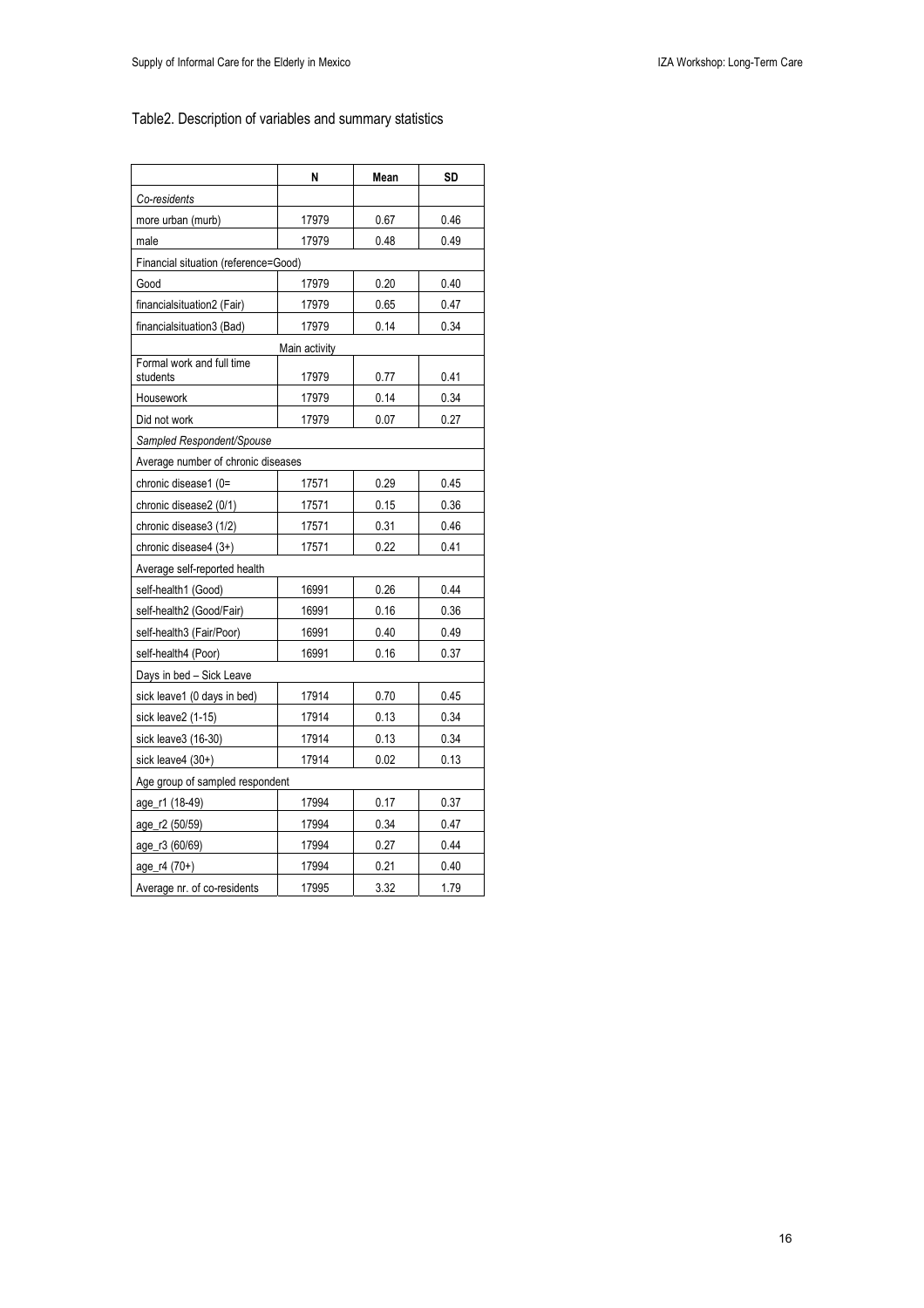$\overline{r}$ 

| <b>Interaction Terms</b>           |       |             |      |  |
|------------------------------------|-------|-------------|------|--|
|                                    | N     | <b>Mean</b> | SD   |  |
| More urban                         |       |             |      |  |
| i_moreurban*ager1                  | 17979 | 0.18        | 0.38 |  |
| i_moreurban*ager2                  | 17979 | 0.27        | 0.44 |  |
| i_moreurban*ager3                  | 17979 | 0.12        | 0.33 |  |
| i_moreurban*ager4                  | 17979 | 0.09        | 0.29 |  |
| i_moreurban*work/student           | 17979 | 0.54        | 0.49 |  |
| i_moreurban*housework              | 17979 | 0.08        | 0.27 |  |
| i_moreurban*didnotwork             | 17979 | 0.05        | 0.22 |  |
| i_moreurban*chronic disease1 (0)   | 17555 | 0.19        | 0.39 |  |
| i_moreurban*chronic disease2 (0/1) | 17555 | 0.10        | 0.30 |  |
| i_moreurban*chronic disease3 (1/2) | 17555 | 0.21        | 0.41 |  |
| i_moreurban*chronic disease4 (3+)  | 17555 | 0.16        | 0.37 |  |
| i moreurban*sefl-health1           | 16976 | 0.19        | 0.39 |  |
| i_moreurban*sefl-health2           | 16976 | 0.11        | 0.31 |  |
| i_moreurban*self-health3           | 16976 | 0.27        | 0.44 |  |
| i_moreurban*self-health4           | 16976 | 0.10        | 0.30 |  |
| i_moreurban*sickleave1             | 17898 | 0.47        | 0.49 |  |
| i_moreurban*sickleave2             | 17898 | 0.09        | 0.29 |  |
| i_moreurban*sickleave3             | 17898 | 0.09        | 0.29 |  |
| i_moreurban*sickleave4             | 17898 | 0.10        | 0.10 |  |
| i_moreurban*no.co-residents        | 17979 | 1.10        | 1.91 |  |
| Male                               |       |             |      |  |
| i male*work/student                | 17979 | 0.435       | 0.49 |  |
| i male*housework                   | 17979 | 0.004       | 0.06 |  |
| i male*didnotwork                  | 17979 | 0.045       | 0.20 |  |
| i_male*chronic diesease1 (0)       | 17555 | 0.14        | 0.35 |  |
| i_male* chronic disease2 (0/1)     | 17555 | 0.07        | 0.26 |  |
| i_male*chronic disease3 (1/2)      | 17555 | 0.19        | 0.39 |  |
| i_male*chronic disease4 (3+)       | 17555 | 0.15        | 0.36 |  |
| i_male*self-health1 (Good)         | 16976 | 0.13        | 0.33 |  |
| i_male*self-health2 (Good/Fair)    | 16976 | 0.7         | 0.26 |  |
| i_male*self-health3 (Fair/Poor)    | 16976 | 0.19        | 0.39 |  |
| i_male*self-health4 (Poor)         | 16976 | 0.08        | 0.27 |  |
| i_male*sickleave1                  | 17898 | 0.34        | 0.47 |  |
| i_male* sickleave2                 | 17898 | 0.06        | 0.24 |  |
| i_male* sickleave3                 | 17898 | 0.06        | 0.24 |  |
| i_male* sickleave4                 | 17898 | 0.009       | 0.09 |  |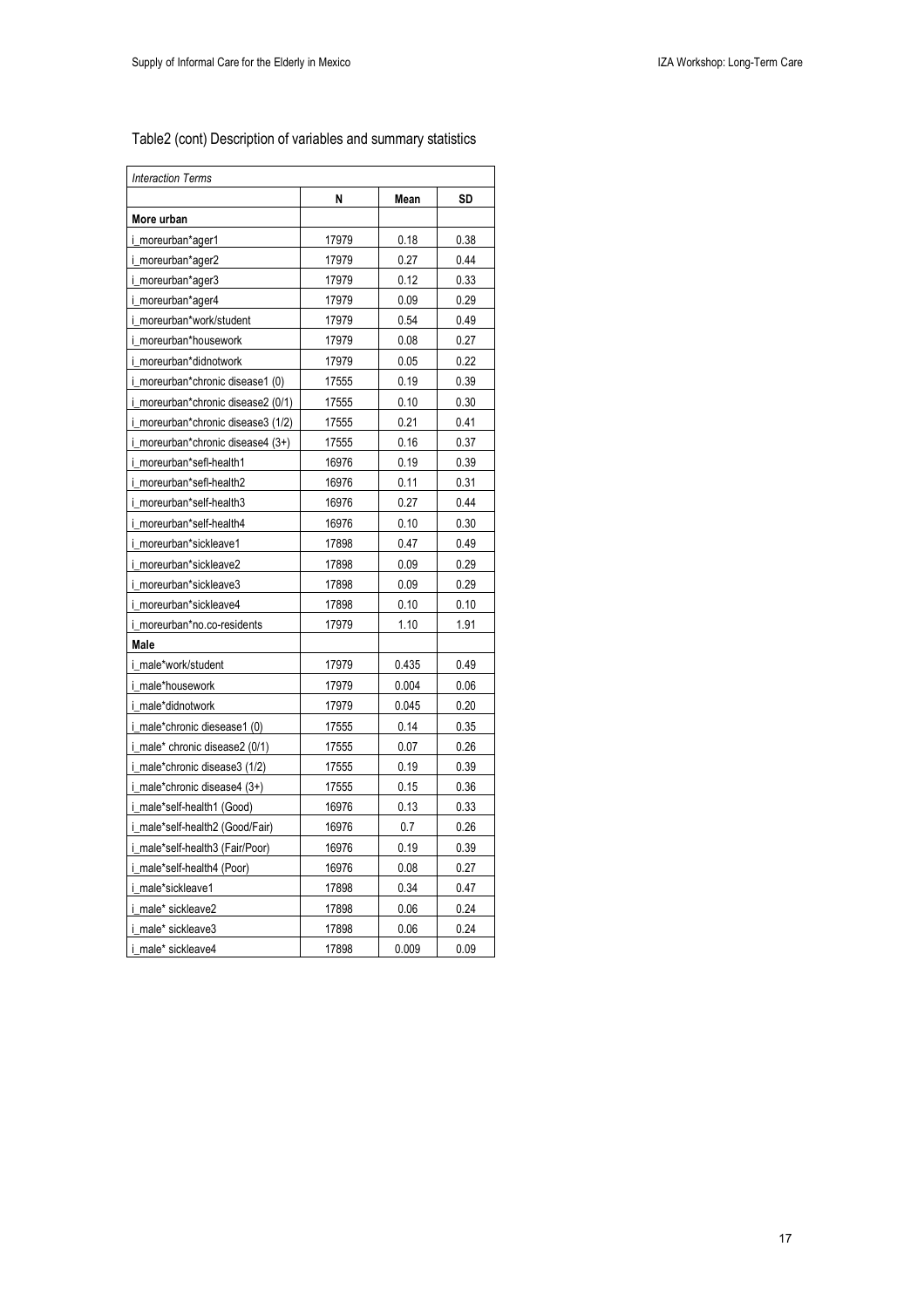## Table 3 Probit estimation of being a carer

Number of observations = 16555 Wald chi2(19) = 575.79 Prob > chi2 = 0.0000 Log pseudo-likelihood = -1351.0597 Pseudo R2 = 0.1830

|                                                                     | Coef.       | Std. Err. | P > z    |
|---------------------------------------------------------------------|-------------|-----------|----------|
| more urban                                                          | 0.1780007   | 0.0586258 | $0.002*$ |
| Co-residents                                                        |             |           |          |
| male                                                                | 0.2297973   | 0.0575402 | $0.000*$ |
| Financial situation (reference=Good)                                |             |           |          |
| financialsituation2 (Fair)                                          | 0.1815619   | 0.0751817 | 0.016    |
| financialsituation3 (Bad)                                           | 0.2167159   | 0.0934497 | 0.020    |
| Main activity (reference= formal employment and full time students) |             |           |          |
| Housework                                                           | 0.2819634   | 0.0654726 | $0.000*$ |
| Did not work                                                        | 0.1965327   | 0.1086243 | 0.070    |
| Sampled Respondent/Spouse                                           |             |           |          |
| Average number of chronic diseases (reference=0)                    |             |           |          |
| chronic disease2 (0/1)                                              | 0.2327962   | 0.0984127 | 0.018    |
| chronic disease3 (1/2)                                              | 0.2725922   | 0.0797981 | $0.001*$ |
| chronic disease4 (3+)                                               | 0.3538593   | 0.0828752 | $0.000*$ |
| Average self-reported health (ref=Good)                             |             |           |          |
| self-health2 (Good/Fair)                                            | 0.3417273   | 0.1069639 | $0.001*$ |
| self-health3 (Fair/Poor)                                            | 0.3194842   | 0.0889942 | $0.000*$ |
| self-health4 (Poor)                                                 | 0.5698113   | 0.0950321 | $0.000*$ |
| Sick Leave (Nr. days in bed, reference=0)                           |             |           |          |
| sickleave2 (1-15)                                                   | 0.2987668   | 0.0717238 | $0.000*$ |
| sickleave3 (16-30)                                                  | 0.5597633   | 0.0615221 | $0.000*$ |
| sickleave4 (30+)                                                    | 1.15662     | 0.1152686 | $0.000*$ |
| Age group of sampled respondent (reference=18-49)                   |             |           |          |
| age_r2 (50/59)                                                      | 0.0432411   | 0.1009779 | 0.668    |
| age_r3 (60/69)                                                      | 0.2390399   | 0.0958178 | 0.013    |
| age_r4 (70+)                                                        | 0.7379942   | 0.0924371 | $0.000*$ |
| Average nr. of co-residents                                         | 0.0544292   | 0.0145375 | $0.000*$ |
| cons                                                                | $-3.215185$ | 0.1343248 | 0.000    |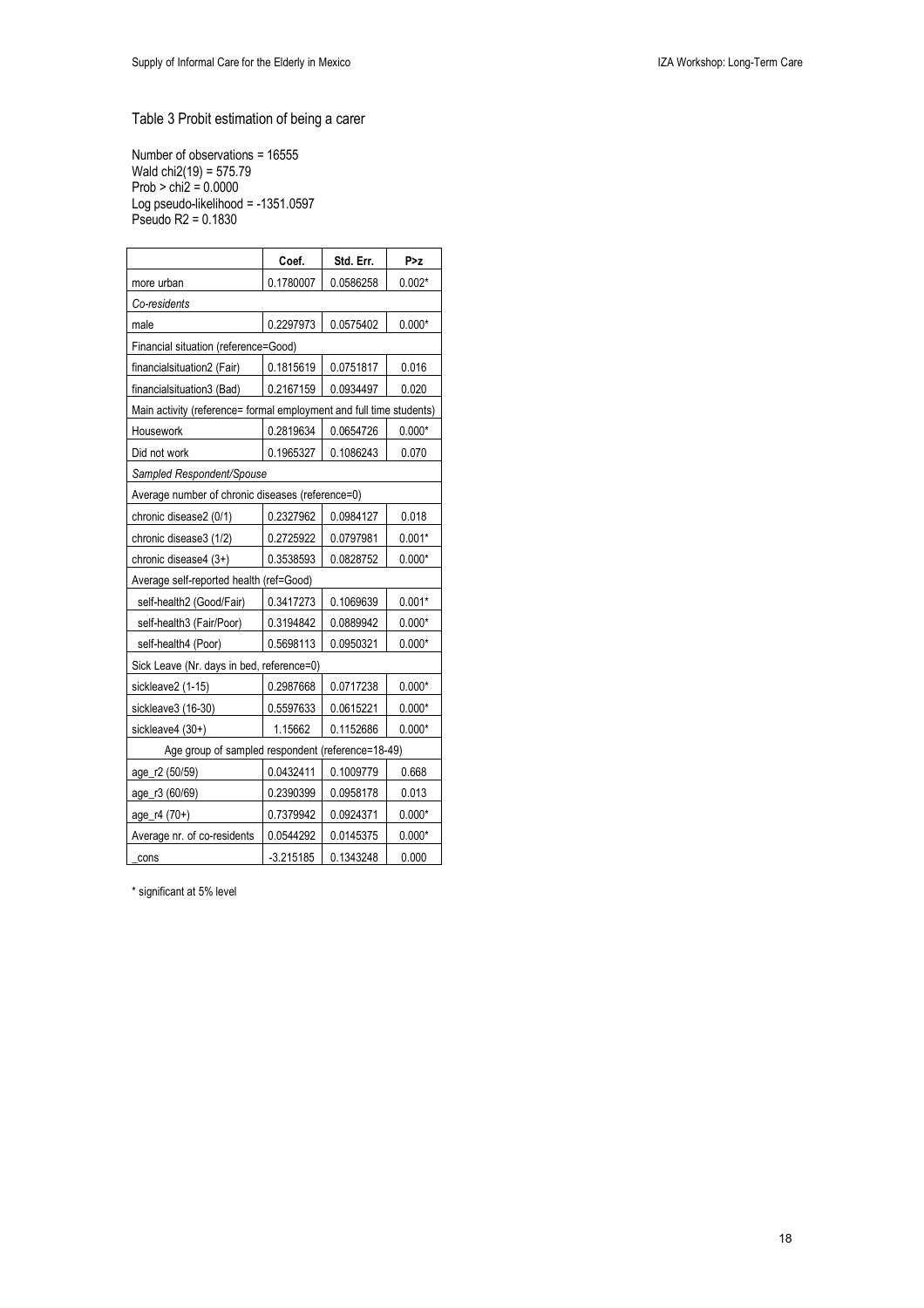Table 4 Probit estimation with more urban interaction terms

Number of observations = 16555 Wald chi2(33) = 617.86 Prob > chi2 = 0.000 Log pseudo-likelihood = -1335.7529 Pseudo R2 = 0.1923

|                                                           | Coeff                                     | Std. Err. | P>z      |
|-----------------------------------------------------------|-------------------------------------------|-----------|----------|
| Co-residents                                              |                                           |           |          |
| male                                                      | $-0.2384857$                              | 0.0577681 | $0.000*$ |
|                                                           | Financial situation (reference=Good)      |           |          |
| financialsituation2 (Fair)                                | 0.1688086                                 | 0.0756253 | 0.026    |
| financialsituation3 (Bad)                                 | 0.2068331                                 | 0.0939195 | 0.028    |
| Main activity (reference= formal employment and full time | students)                                 |           |          |
| Housework                                                 | 0.1780419                                 | 0.1104706 | 0.107    |
| Did not work                                              | $-0.3443067$                              | 0.2153436 | 0.110    |
| Sampled Respondent/Spouse                                 |                                           |           |          |
| Average number of chronic diseases (reference=0)          |                                           |           |          |
| chronic disease2 (0/1)                                    | 0.2976177                                 | 0.160763  | 0.064    |
| chronic disease3 (1/2)                                    | 0.1561501                                 | 0.1452685 | 0.282    |
| chronic disease4 (3+)                                     | 0.2219947                                 | 0.1510658 | 0.142    |
|                                                           | Average self-reported health (ref=Good)   |           |          |
| self-health2 (Good/Fair)                                  | 0.0324465                                 | 0.2098967 | 0.877    |
| self-health3 (Fair/Poor)                                  | $-0.0119976$                              | 0.1529695 | 0.937    |
| self-health4 (Poor)                                       | 0.2643896                                 | 0.1687033 | 0.117    |
|                                                           | Sick Leave (Nr. days in bed, reference=0) |           |          |
| sickleave2 (1-15)                                         | 0.4670423                                 | 0.1385455 | $0.001*$ |
| sickleave3 (16-30)                                        | 0.8509856                                 | 0.1153724 | $0.000*$ |
| sickleave4 (30+)                                          | 1.234271                                  | 0.2126399 | $0.000*$ |
| Age group of sampled respondent (reference=18-49)         |                                           |           |          |
| age_r2 (50/59)                                            | 0.5170776                                 | 0.1804772 | $0.004*$ |
| age_r3 (60/69)                                            | 0.6342481                                 | 0.1745771 | $0.000*$ |
| age_r4 (70+)<br>Average nr. of                            | 0.9829476                                 | 0.1637385 | $0.000*$ |
| coresidents                                               | $-0.1112806$                              | 0.0318466 | $0.000*$ |
| <b>Interaction Terms</b>                                  |                                           |           |          |
| i_moreurban*ager2                                         | $-0.6363011$                              | 0.191655  | $0.001*$ |
| i_moreurban*ager3                                         | $-0.5258672$                              | 0.1889095 | $0.005*$ |
| i_moreurban*ager4                                         | $-0.3205157$                              | 0.1748108 | 0.067    |
| i moreurban*housework                                     | 0.1422957                                 | 0.12791   | 0.266    |
| i moreurban*didnotwork                                    | 0.1788214                                 | 0.2465767 | 0.468    |
| i_moreurban*chronic<br>disease $2(0/1)$                   | -0.0957299                                | 0.2009392 | 0.634    |
| i moreurban*chronic<br>disease $3(1/2)$                   | 0.1838112                                 | 0.174248  | 0.291    |
| i moreurban*chronic                                       |                                           |           |          |
| disease $4(3+)$                                           | 0.1985463                                 | 0.1805825 | 0.272    |
| i_moreurban*sefl-<br>health <sub>2</sub>                  | 0.4136228                                 | 0.2387533 | 0.083    |
| i_moreurban*self-<br>health3                              | 0.430924                                  | 0.1800861 | 0.017    |
| i_moreurban*self-<br>health4                              | 0.4095398                                 | 0.1991221 | 0.040    |
| i moreurban*sickleave2                                    | $-0.2382574$                              | 0.1630479 | 0.144    |
| i_moreurban*sickleave3                                    | -0.3964927                                | 0.1358973 | 0.004    |
| i_moreurban*sickleave4<br>i_moreurban*no.co-              | $-0.0608041$                              | 0.2545674 | 0.811    |
| residents                                                 | 0.0736317                                 | 0.0351693 | 0.036    |
| cons                                                      | -3.084916                                 | 0.1248713 | 0.000    |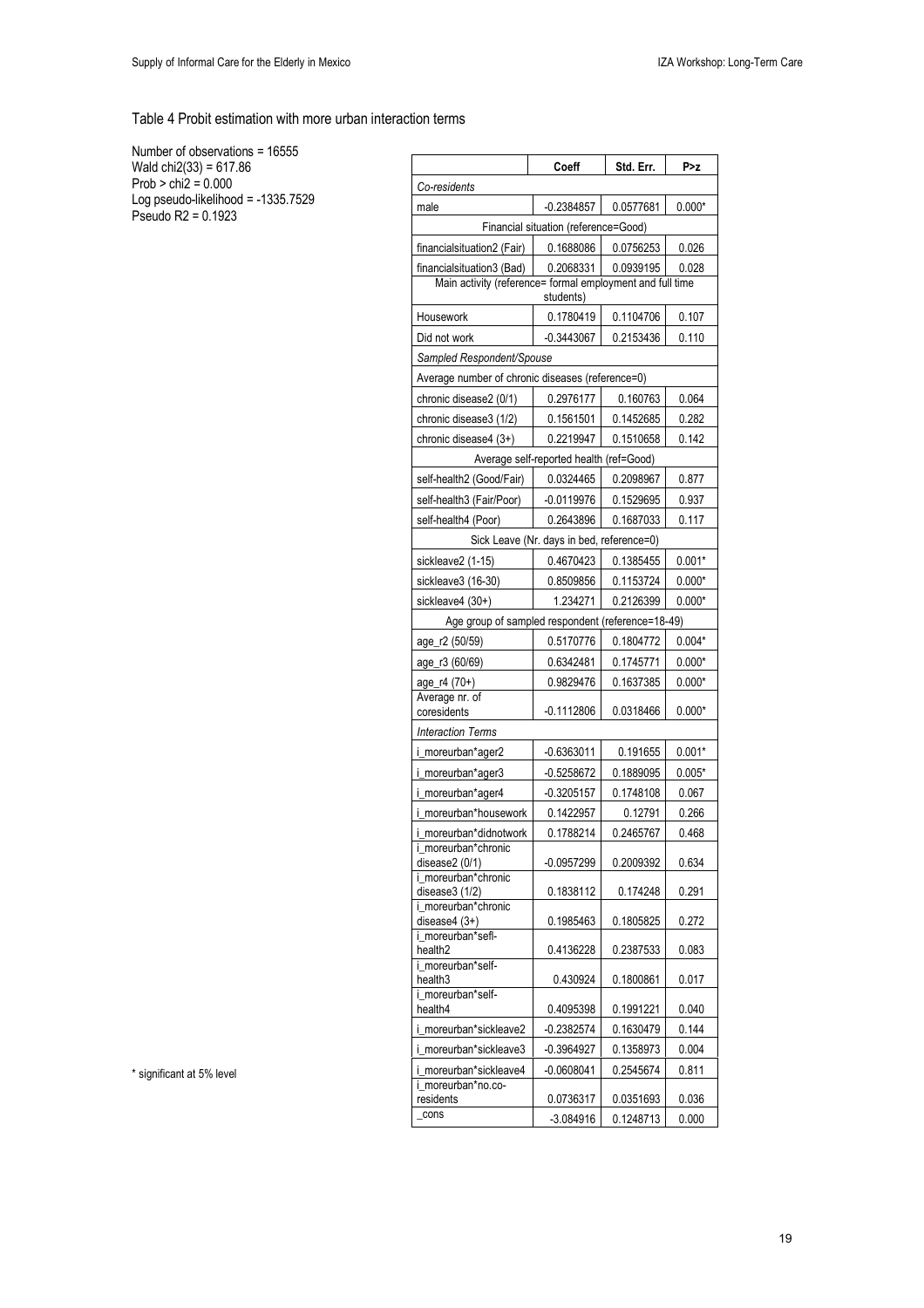# Table 5 Probit estimation with gender (male=1) interaction effects

| Number of observations $=$ | 16555  |
|----------------------------|--------|
| Wald $\text{chi2}(29) =$   | 613.26 |
| $Prob > chi2 =$            | 0.000  |
| Pseudo $R2 =$              | 0.189  |
|                            |        |

|                                                                     | Coef.       | <b>SE</b> | P > z    |  |
|---------------------------------------------------------------------|-------------|-----------|----------|--|
| more urban                                                          | 0.1791748   | 0.0587039 | $0.002*$ |  |
| Financial situation (reference=Good)                                |             |           |          |  |
| financialsituation2 (Fair)                                          | 0.1803008   | 0.0752175 | 0.017    |  |
| financialsituation3 (Bad)                                           | 0.2089735   | 0.0940097 | 0.026    |  |
| Main activity (reference= formal employment and full time students) |             |           |          |  |
| Housework                                                           | 0.2998218   | 0.0676048 | $0.000*$ |  |
| Did not work                                                        | 0.0539865   | 0.1423443 | 0.704    |  |
| Sampled Respondent/Spouse                                           |             |           |          |  |
| Average number of chronic diseases (reference=0)                    |             |           |          |  |
| chronic disease2 (0/1)                                              | 0.1250003   | 0.134953  | 0.354    |  |
| chronic disease3 (1/2)                                              | 0.3954685   | 0.0989534 | $0.000*$ |  |
| chronic disease4 (3+)                                               | 0.4955152   | 0.1039593 | $0.000*$ |  |
| Average self-reported health (ref=Good)                             |             |           |          |  |
| self-health2 (Good/Fair)                                            | 0.3367516   | 0.1296916 | 0.009    |  |
| self-health3 (Fair/Poor)                                            | 0.3198988   | 0.1033982 | $0.002*$ |  |
| self-health4 (Poor)                                                 | 0.4768401   | 0.1139387 | $0.000*$ |  |
| Sick Leave (Nr. days in bed, reference=0)                           |             |           |          |  |
| sickleave2 (1-15)                                                   | 0.3385772   | 0.0898455 | $0.000*$ |  |
| sickleave3 (16-30)                                                  | 0.5915532   | 0.077113  | $0.000*$ |  |
| sickleave4 (30+)                                                    | 1.185817    | 0.1499341 | $0.000*$ |  |
| Age group of sampled respondent (reference=18-49)                   |             |           |          |  |
| age_r2 (50/59)                                                      | 0.0413765   | 0.1003935 | 0.680    |  |
| age_r3 (60/69)                                                      | 0.2411866   | 0.0956524 | 0.012    |  |
| age_r4 (70+)                                                        | 0.7444382   | 0.092424  | $0.000*$ |  |
| Average nr. of co-residents                                         | 0.0558507   | 0.0146052 | $0.000*$ |  |
| <b>Interaction Terms</b>                                            |             |           |          |  |
| i male*housework                                                    | 0.2832435   | 0.2563582 | 0.269    |  |
| i male*didnotwork                                                   | 0.3053927   | 0.2186748 | 0.163    |  |
| i_male* chronic disease2 (0/1)                                      | 0.2002354   | 0.1803693 | 0.267    |  |
| i_male*chronic disease3 (1/2)                                       | 0.3310786   | 0.151221  | 0.029    |  |
| i_male*chronic disease4 (3+)                                        | 0.3923288   | 0.1569255 | 0.012    |  |
| i_male*self-health2 (Good/Fair)                                     | 0.0057742   | 0.1829361 | 0.975    |  |
| i_male*self-health3 (Fair/Poor)                                     | 0.0081478   | 0.1438657 | 0.955    |  |
| i_male*self-health4 (Poor)                                          | 0.2521595   | 0.161561  | 0.119    |  |
| i_male* sickleave2                                                  | 0.1050608   | 0.1472811 | 0.476    |  |
| i male* sickleave3                                                  | 0.0826478   | 0.1253136 | 0.510    |  |
| i male* sickleave4                                                  | 0.1022766   | 0.2320348 | 0.659    |  |
| cons                                                                | $-3.309142$ | 0.1312494 | 0.000    |  |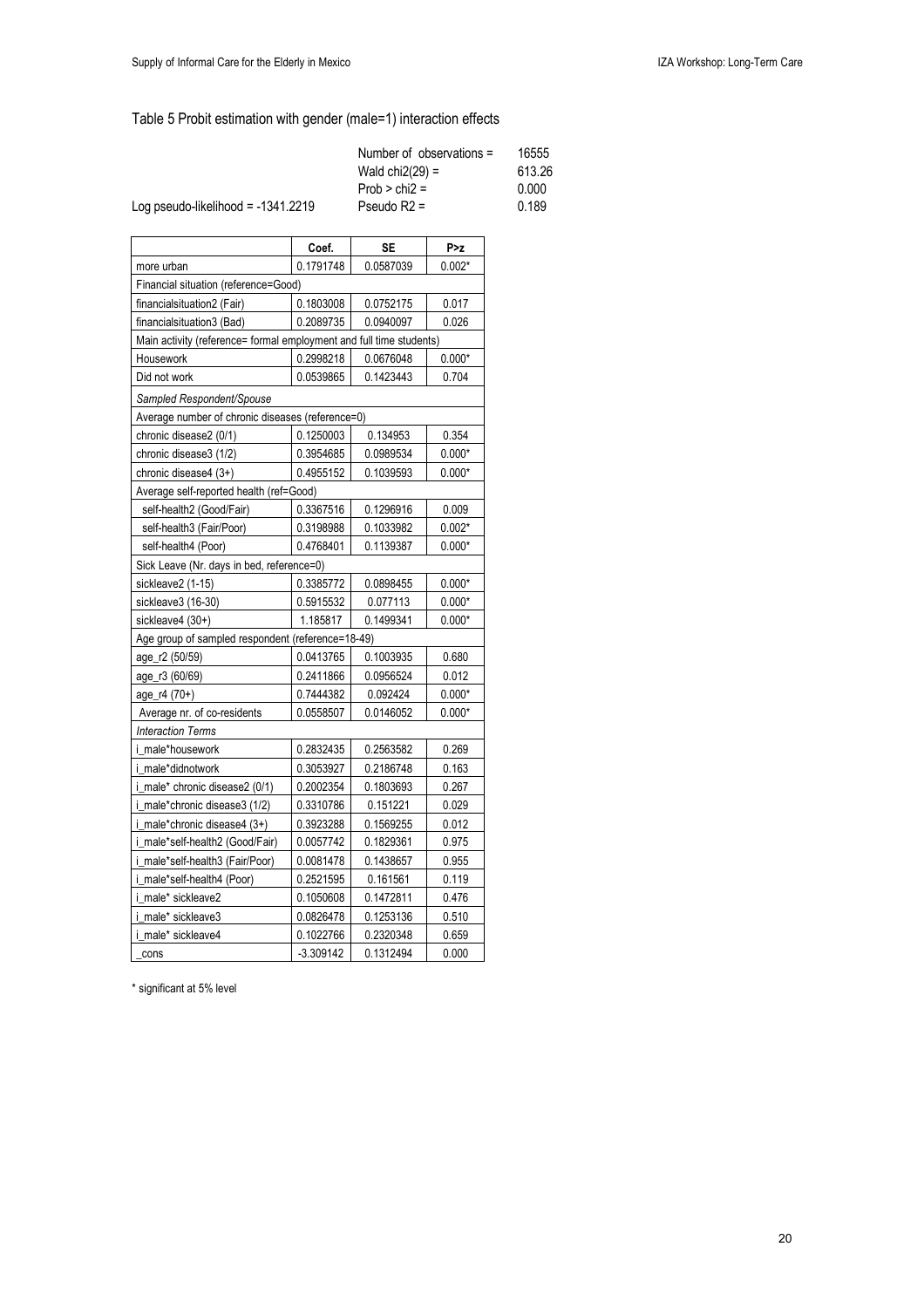Table 6 Heckman selection model two-step estimation

 $\overline{\phantom{a}}$ 

 $\overline{\phantom{a}}$ 

 $\mathbf{r}$ 

Number of observations=16555 Censored observations=16216 Uncensored observations=339 Wald chi2(30)=273.65 Prob>chi2=0.000

Ť

|                                                                     | Coef.       | Std. Err. | P > z    |  |
|---------------------------------------------------------------------|-------------|-----------|----------|--|
| totalcare                                                           |             |           |          |  |
| Co-residents                                                        |             |           |          |  |
| Main activity (reference= formal employment and full time students) |             |           |          |  |
| Housework                                                           | 63.83369    | 26.44093  | 0.016    |  |
| Did not work                                                        | 11.40451    | 39.07446  | 0.770    |  |
| Sampled Respondent/Spouse                                           |             |           |          |  |
| Average number of chronic diseases (reference=0)                    |             |           |          |  |
| chronic disease2 (0/1)                                              | -82.15679   | 38.82254  | 0.034    |  |
| chronic disease3 (1/2)                                              | -74.15119   | 32.40594  | 0.022    |  |
| chronic disease4 (3+)                                               | -77.07729   | 34.14896  | 0.024    |  |
| Average self-reported health (ref=Good)                             |             |           |          |  |
| self-health2 (Good/Fair)                                            | -96.69138   | 44.90362  | 0.031    |  |
| self-health3 (Fair/Poor)                                            | $-79.409$   | 35.7928   | 0.027    |  |
| self-health4 (Poor)                                                 | $-39.84526$ | 41.43552  | 0.336    |  |
| Sick Leave (Nr. days in bed, reference=0)                           |             |           |          |  |
| sickleave2 (1-15)                                                   | 40.38132    | 29.21869  | 0.167    |  |
| sickleave3 (16-30)                                                  | $-7.748318$ | 33.43956  | 0.817    |  |
| sickleave4 (30+)                                                    | 95.42056    | 59.80177  | 0.111    |  |
| Age group of sampled respondent (reference=18-49)                   |             |           |          |  |
| age_r2 (50/59)                                                      | 64.62667    | 38.95528  | 0.097    |  |
| age_r3 (60/69)                                                      | 77.79304    | 39.03856  | 0.046    |  |
| age_r4 (70+)                                                        | 149.0677    | 48.75636  | 0.002    |  |
| Average nr. of co-residents in<br>the household                     | $-17.4038$  | 5.675215  | $0.002*$ |  |
| cons                                                                | 135.4715    | 189.5498  | 0.475    |  |
| helps                                                               |             |           |          |  |
| Co-residents                                                        |             |           |          |  |
| male                                                                | 0.2349922   | 0.0578709 | 0.000    |  |
| Financial situation (reference=Good)                                |             |           |          |  |
| financialsituation2 (Fair)                                          | 0.1710615   | 0.0757227 | 0.024    |  |
| financialsituation3 (Bad)                                           | 0.2120837   | 0.0942361 | 0.024    |  |
| Main activity (reference= formal employment and full time students) |             |           |          |  |
| Housework                                                           | 0.2817402   | 0.0660347 | 0.000    |  |
| Did not work                                                        | 0.2103869   | 0.1102436 | 0.056    |  |
| Sampled Respondent/Spouse                                           |             |           |          |  |
| Average number of chronic diseases (reference=0)                    |             |           |          |  |
| chronic disease2 (0/1)                                              | 0.2389208   | 0.1024402 | 0.020    |  |
| chronic disease3 (1/2)                                              | 0.2838475   | 0.0818707 | $0.001*$ |  |
| chronic disease4 (3+)                                               | 0.3653174   | 0.083374  | 0.000    |  |
| Average self-reported health (ref=Good)                             |             |           |          |  |
| self-health2 (Good/Fair)                                            | 0.0211347   | 0.2012552 | 0.916    |  |
| self-health3 (Fair/Poor)                                            | $-0560918$  | 0.1523046 | 0.713    |  |
| self-health4 (Poor)                                                 | 0.2118724   | 0.15449   | 0.170    |  |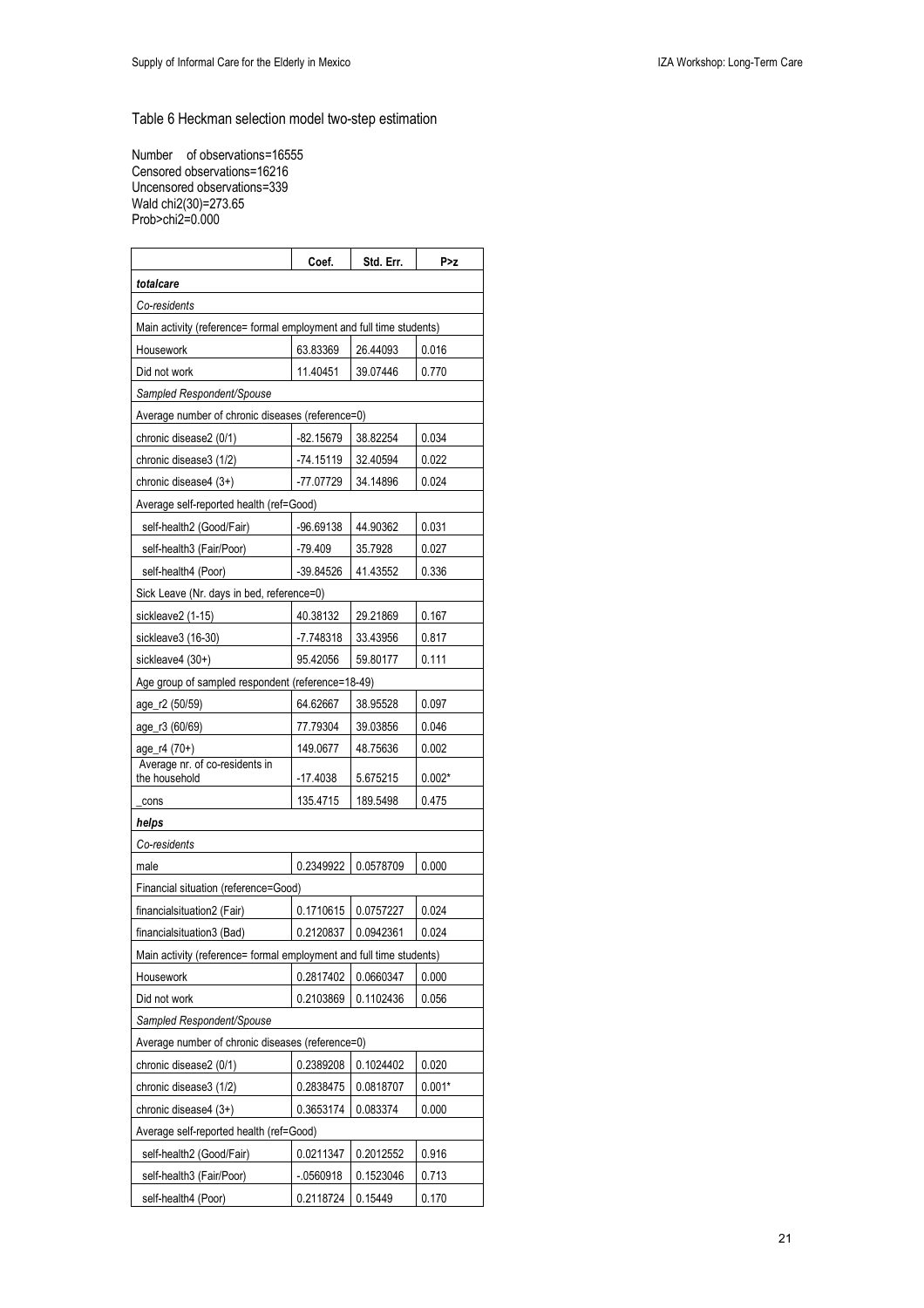| Sick Leave (Nr. days in bed, reference=0)         |            |           |          |  |  |
|---------------------------------------------------|------------|-----------|----------|--|--|
| sickleave2 (1-15)                                 | 0.4784749  | 0.1387675 | $0.001*$ |  |  |
| sickleave3 (16-30)                                | 0.8402654  | 0.1174421 | $0.000*$ |  |  |
| sickleave4 (30+)                                  | 1.211078   | 0.20962   | $0.000*$ |  |  |
| Age group of sampled respondent (reference=18-49) |            |           |          |  |  |
| age_r2 (50/59)                                    | 0.4519674  | 0.1823009 | 0.013    |  |  |
| age_r3 (60/69)                                    | 0.554684   | 0.1785227 | $0.002*$ |  |  |
| age_r4 (70+)                                      | 0.8989254  | 0.1734821 | $0.000*$ |  |  |
| Average nr. of co-residents in<br>the household   | 0.1125572  | 0.0318054 | $0.000*$ |  |  |
| <b>Interaction Terms</b>                          |            |           |          |  |  |
| i_moreurban*ager2                                 | 0.5476817  | 0.1928568 | $0.005*$ |  |  |
| i_moreurban*ager3                                 | 0.4193716  | 0.1855949 | 0.024    |  |  |
| i_moreurban*ager4                                 | 0.2079503  | 0.176121  | 0.238    |  |  |
| i moreurban*sefl-health2                          | 0.4271736  | 0.225589  | 0.058    |  |  |
| i moreurban*self-health3                          | 0.492175   | 0.1735046 | 0.005    |  |  |
| i moreurban*self-health4                          | 0.4827017  | 0.1783194 | 0.007    |  |  |
| i moreurban*sickleave2                            | 0.2474845  | 0.1607518 | 0.124    |  |  |
| i moreurban*sickleave3                            | 0.3789443  | 0.1374412 | 0.006    |  |  |
| i moreurban*sickleave4                            | 0.0295302  | 0.2485427 | 0.905    |  |  |
| i moreurban*no.co-residents                       | 0.075676   | 0.035094  | 0.031    |  |  |
| cons                                              | $-3.08344$ | 0.1513973 | 0.000    |  |  |
|                                                   |            |           |          |  |  |
| mills lambda                                      | 25.95869   | 57.10292  | 0.649    |  |  |
| rho                                               | 0.1688     |           |          |  |  |
| sigma                                             | 153.78236  |           |          |  |  |
| lambda                                            | 25.958685  | 57.10292  |          |  |  |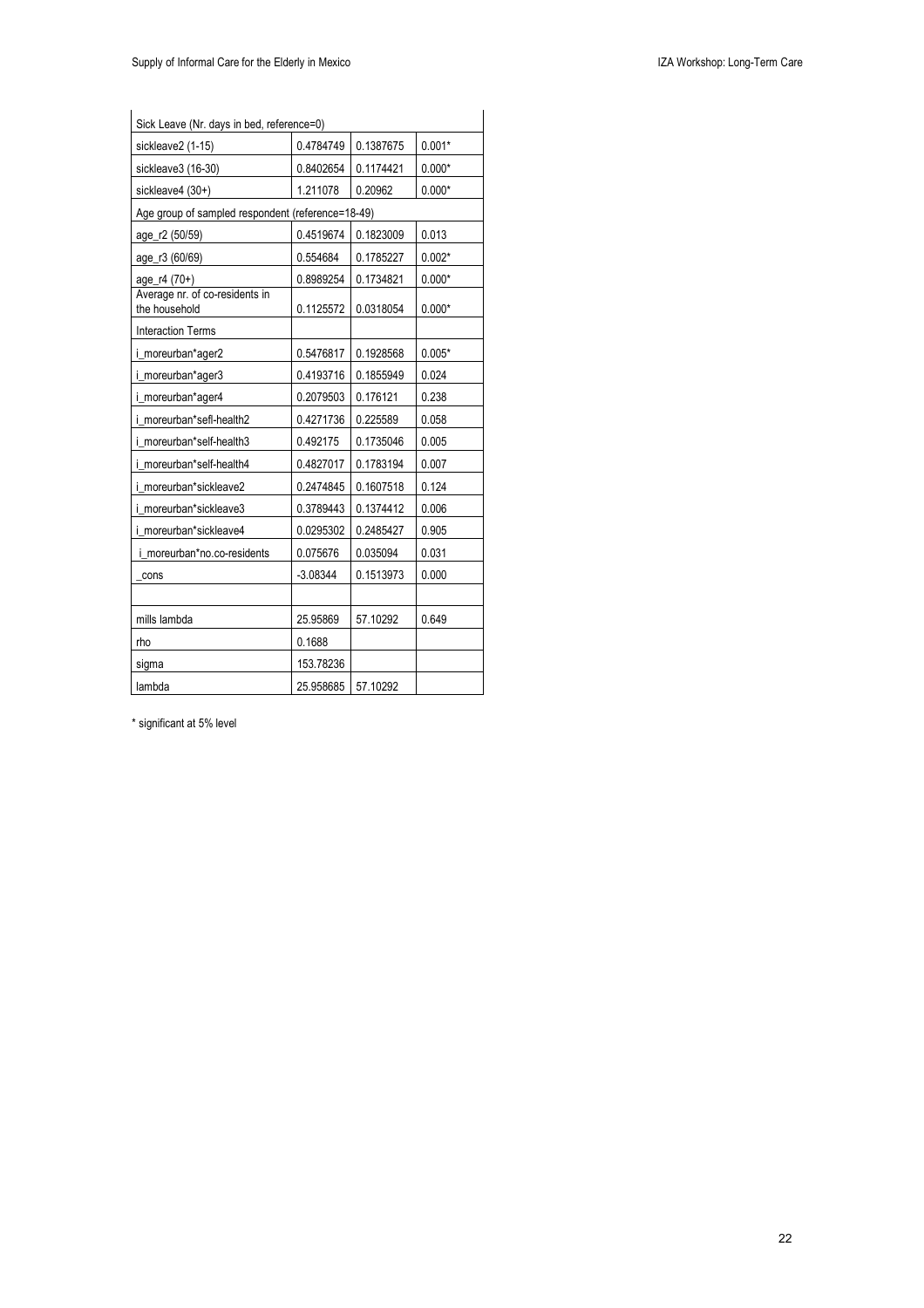Table 7 Probit model with sample selection

Number of observations = 16555 Censored observations 16216 Uncensored observations 339 Log likelihood = -1533.599 Wald chi2(15) = 51.29 Prob>chi2 =0.000

|                                                                     | Coef.       | Std. Err. | P>z      |
|---------------------------------------------------------------------|-------------|-----------|----------|
| high care                                                           |             |           |          |
| Co-residents                                                        |             |           |          |
| Main activity (reference= formal employment and full time students) |             |           |          |
| Housework                                                           | 0.5372181   | 0.2482784 | 0.030    |
| Did not work                                                        | 0.3223094   | 0.3392825 | 0.342    |
| Sampled Respondent/Spouse                                           |             |           |          |
| Average number of chronic diseases (reference=0)                    |             |           |          |
| chronic disease2 (0/1)                                              | 0.9412542   | 0.3707104 | 0.011    |
| chronic disease3 (1/2)                                              | $-0.372956$ | 0.3021545 | 0.217    |
| chronic disease4 (3+)                                               | 0.4414166   | 0.3223037 | 0.171    |
| Average self-reported health (ref=Good)                             |             |           |          |
| self-health2 (Good/Fair)                                            | $-1.237558$ | 0.4411384 | $0.005*$ |
| self-health3 (Fair/Poor)                                            | -0.853647   | 0.3434723 | 0.013    |
| self-health4 (Poor)                                                 | 0.5472115   | 0.4022621 | 0.174    |
| Days in bed - Sick leave (ref=0)                                    |             |           |          |
| sick leave2 (1-15)                                                  | 0.1967396   | 0.2707649 | 0.467    |
| sick leave3 (16-30)                                                 | 0.1751544   | 0.3224337 | 0.587    |
| sick leave4 (30+)                                                   | 0.7189447   | 0.5881204 | 0.222    |
| Age group of sampled respondent (reference=18-49)                   |             |           |          |
| age_r2 (50/59)                                                      | 0.773018    | 0.4157626 | 0.063    |
| age_r3 (60/69)                                                      | 0.7918414   | 0.4046658 | 0.050    |
| age_r4 (70+)                                                        | 1.205319    | 0.4930606 | 0.015    |
| Average nr. of co-residents in<br>the household                     | 0.1398993   | 0.0513964 | 0.006    |
| cons                                                                | 0.2036644   | 1.908457  | 0.915    |
| helps                                                               |             |           |          |
| Co-residents                                                        |             |           |          |
| male                                                                | 0.2348624   | 0.0584087 | $0.000*$ |
| Financial situation (reference=Good)                                |             |           |          |
| financialsituation2 (Fair)                                          | 0.1709187   | 0.0762132 | 0.025    |
| financialsituation3 (Bad)                                           | 0.2120514   | 0.094253  | 0.024    |
| Main activity                                                       |             |           |          |
| Housework                                                           | 0.28181     | 0.0661717 | 0.000    |
| Did not work                                                        | 0.2104121   | 0.110253  | 0.056    |
| Sampled Respondent/Spouse                                           |             |           |          |
| Average number of chronic diseases (reference=0)                    |             |           |          |
| chronic disease2 (0/1)                                              | 0.2389231   | 0.1024408 | 0.020    |
| chronic disease3 (1/2)                                              | 0.2838549   | 0.0818719 | $0.001*$ |
| chronic disease4 (3+)                                               | 0.3653377   | 0.0833824 | $0.000*$ |
| Average self-reported health (ref=Good)                             |             |           |          |
| self-health2 (Good/Fair)                                            | 0.0214785   | 0.2023314 | 0.915    |
| self-health3 (Fair/Poor)                                            | 0.0560151   | 0.1524032 | 0.713    |
| self-health4 (Poor)                                                 | 0.2118768   | 0.1545128 | 0.170    |
| Days in bed - Sick leave (ref=0)                                    |             |           |          |